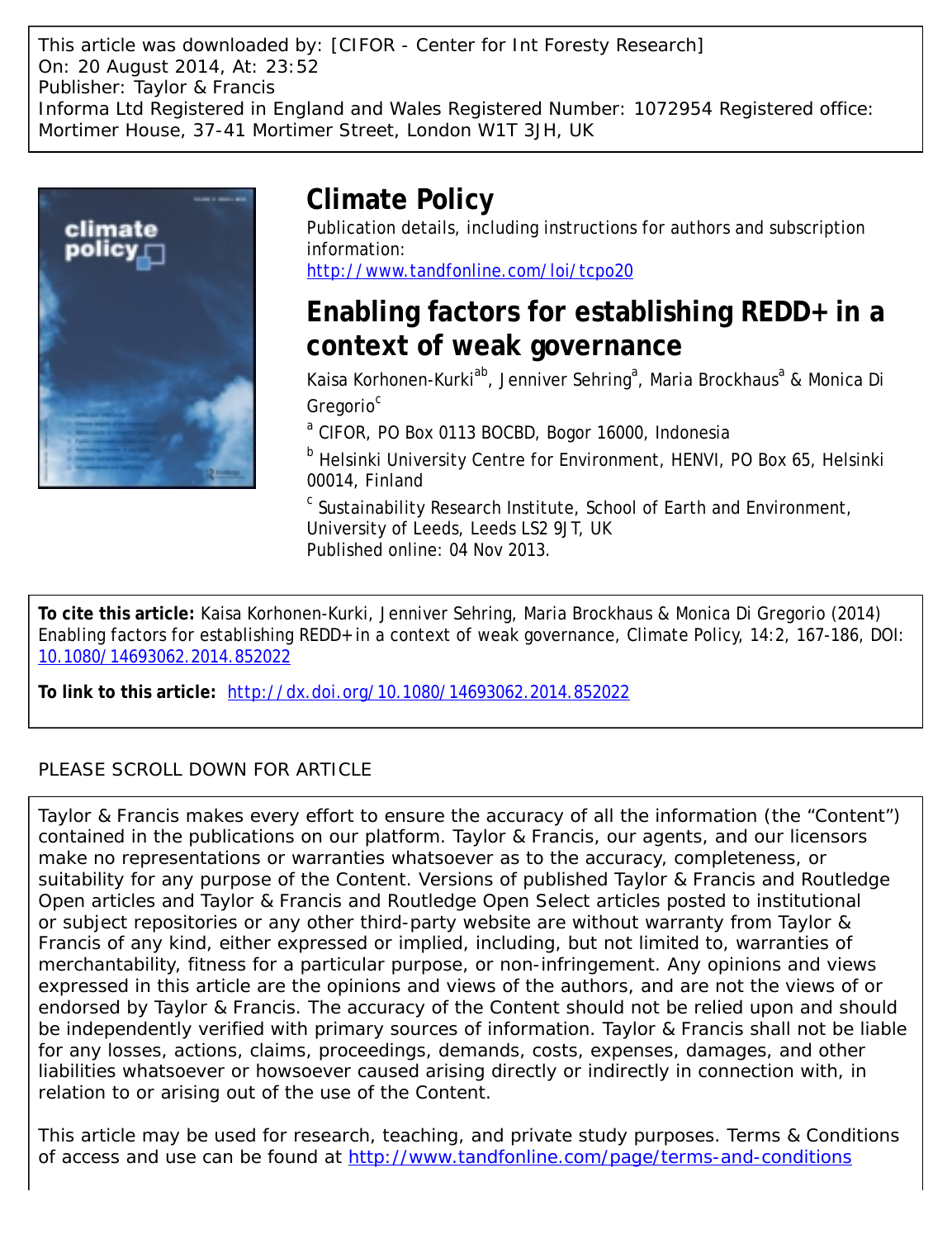**It is essential that you check the license status of any given Open and Open Select article to confirm conditions of access and use.**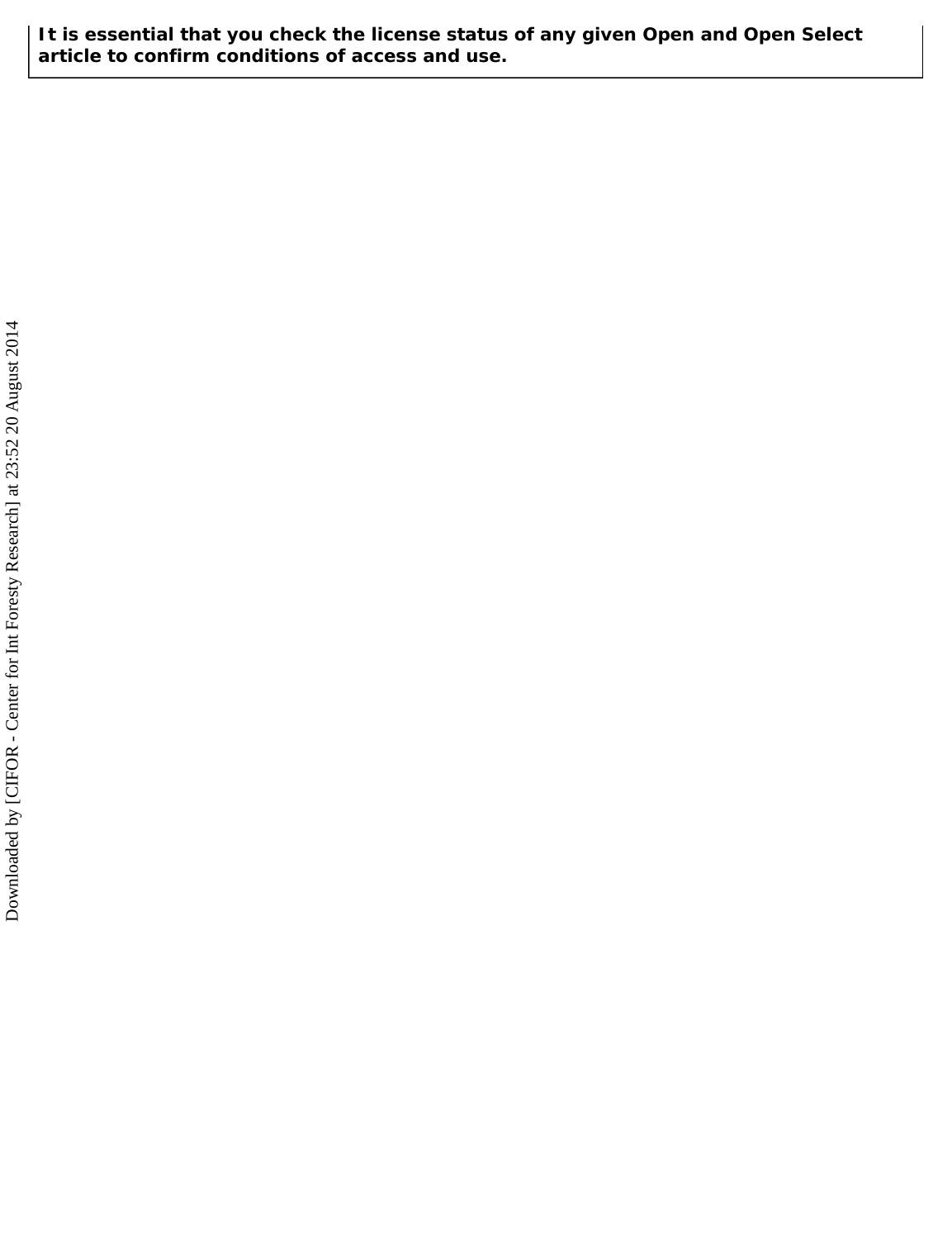## $\blacksquare$  research article

# Enabling factors for establishing  $\mathsf{REDD}\text{+}$  in a context of weak governance

KAISA KORHONEN-KURKI $^{1,2\star}$ , JENNIVER SEHRING $^1$ , MARIA BROCKHAUS $^1$ , MONICA DI GREGORIO $^3$ 

<sup>1</sup> CIFOR, PO Box 0113 BOCBD, Bogor 16000, Indonesia

<sup>2</sup> Helsinki University Centre for Environment, HENVI, PO Box 65, Helsinki 00014, Finland

<sup>3</sup> Sustainability Research Institute, School of Earth and Environment, University of Leeds, Leeds LS2 9JT, UK

Reducing emissions from deforestation and forest degradation (REDD+ ) has emerged as an important carbon governance mechanism. However, forest governance is weak in most REDD+ countries, which undermines efforts to establish REDD+. This study analyses the factors that enable national REDD+ processes in the context of weak governance using a two-step 'qualitative comparative analysis' (QCA) of 12 REDD+ countries. Assuming that actor-related factors can be effective only if certain institutional preconditions are met, six factors were divided into two categories that were analysed separately: institutional setting (pressure from forest-resource shortage; forest legislation, policy, and governance; already initiated policy change) and the policy arena (national ownership; transformational coalitions; inclusiveness of the policy process). The factors were analysed to determine their role in efforts to establish comprehensive REDD+ policies that target transformational change. The results reveal path dependencies and institutional stickiness in all the study countries. Only countries already undertaking institutional change have been able to establish REDD+ policies in a relatively short period - but only in the presence of either high pressure from forest-resource shortages or key features of effective forest legislation, policy, and governance. Furthermore, where an enabling institutional setting is in place, the policy arena conditions of national ownership and transformational coalitions are crucial.

#### Policy relevance

Although the aim of REDD+ is to provide performance-based payments for emissions reductions, the outcomes in terms of actual emission reductions or co-benefits are not yet observable. Most REDD+ countries are still at the design and implementation stage for policies and measures. Indicators and criteria to measure progress in this phase are required to identify which factors enable or hinder countries' performance in delivering necessary policy change to provide targeted financial incentives to support countries' efforts. This study analyses the factors that shape national REDD+ processes in the context of weak governance using a two-step QCA of 12 REDD+ countries. The results show a set of enabling conditions and characteristics of the policy process under which REDD+ policies can be established. These findings may help guide other countries seeking to formulate REDD+ policies that are likely to deliver efficient, effective, and equitable outcomes.

Keywords: climate change mitigation; developing countries; policy formation; QCA; REDD+

## 1. Introduction

Reducing emissions from deforestation and forest degradation (REDD+ ) has emerged as a key international strategy for halting land-use change in developing countries and involving them in climate

■ \*Corresponding author. Email: [k.korhonen-kurki@cgiar.org](mailto:k.korhonen-kurki@cgiar.org)

This is an Open Access article. Non-commercial re-use, distribution, and reproduction in any medium, provided the original work is properly attributed, cited, and is not altered, transformed, or built upon in any way, is permitted. The moral rights of the named author(s) have been asserted.

 $\odot$  2013 The Author(s). Published by Taylor & Francis.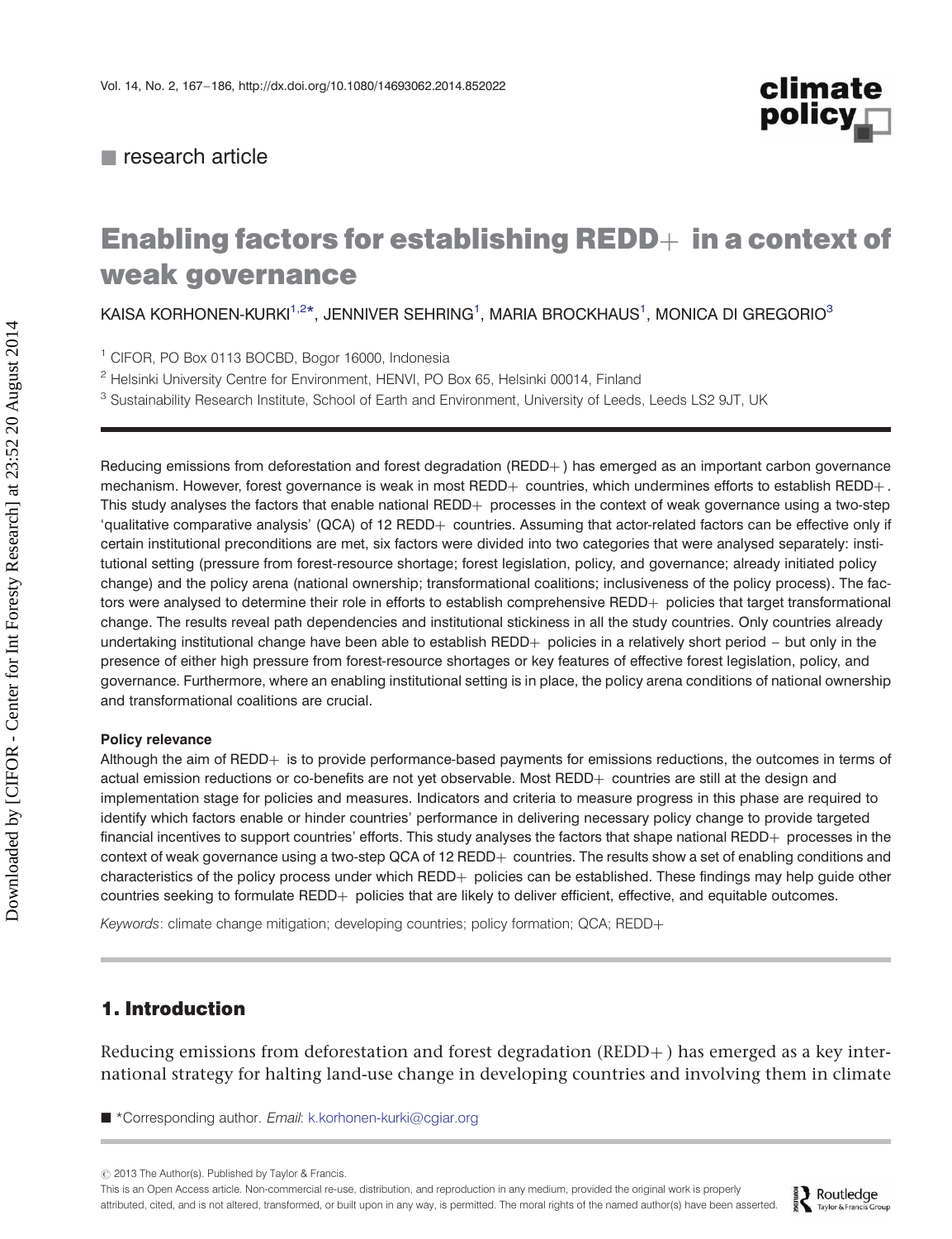change mitigation efforts (Angelsen, Brockhaus, Sunderlin, & Verchot, [2012;](#page-19-0) Kanninen et al., [2007\)](#page-20-0). REDD+ is based on the concept of creating incentives for developing countries to protect their forests by placing a financial value on the additional carbon stored in trees or not emitted to the atmosphere.

Central to REDD+ is its strong national-level focus. The aim is to achieve a shift from project-based conservation to nationally led forest conservation. However, REDD+ has not yet realized this shift for various reasons, including delays and obstacles in global climate negotiations, difficulties in establishing carbon markets, and governance challenges in formulating and implementing policies for REDD+ (Angelsen & McNeil, [2012;](#page-19-0) Pedroni, Dutschke, Streck, & Estrada Porrúa, [2009\)](#page-20-0). Most REDD+ countries are still in the first 'readiness' phase, which involves preparing a national REDD+ strategy through stakeholder consultations, building capacity in measurement, reporting and verification (MRV), and performing demonstration activities (Wertz-Kanounnikoff & McNeill, [2012](#page-21-0)).

Currently, much of the REDD+ debate is concentrated on experiences from pilot projects (Caplow, Jagger, Lawlor, & Sills, [2011;](#page-19-0) Cerbu, Swallow, & Thompson, [2011](#page-19-0); Hajek, Ventresca, Scriven, & Castro, [2011;](#page-20-0) Peskett, Schreckenberg, & Brown, [2011](#page-20-0)), the role of REDD+ in climate negotiations (Reinecke, Pistorius, & Pregernig, [2012\)](#page-20-0), or MRV efforts (Fry, [2011;](#page-20-0) Romijn, Herold, Kooistra, Murdiyarso, & Verchot, [2012\)](#page-21-0). Most national-level studies on REDD+ examine specific aspects such as the mechanism's potential risks and opportunities (Corbera & Schroeder, [2011](#page-19-0); Gupta, [2012;](#page-20-0) Lederer, [2012;](#page-20-0) Phelps, Guerrero, Dalabajan, Young, & Webb, [2010](#page-20-0)). Only a few national-level studies try to take a more comprehensive look at national processes and governance (Di Gregorio, Brockhaus, Cronin, & Muharrom, [2012;](#page-19-0) Fosci, [2013\)](#page-19-0). This research gap is inconsistent with the importance of sound national-level frameworks and policy processes for achieving REDD+ implementation that is efficient, effective, and equitable – the so-called '3Es'. Such national frameworks and processes are crucial in accounting for and controlling domestic emissions from deforestation and forest degradation, managing REDD+ funds and for building a stronger sense of domestic ownership (Wertz-Kanounnikoff & Angelsen, [2009\)](#page-21-0). However, most REDD+ countries have weak governance structures. This weakness constitutes one of the main challenges for the mechanism's implementation, carbon-effectiveness, cost-efficiency, and equity (Fosci, [2013\)](#page-19-0).

A comprehensive analysis of the national institutional and actor-related factors that enable the successful formulation of REDD+ policies is presented. A qualitative comparative analysis (QCA) of 12 REDD+ countries (Bolivia, Brazil, Burkina Faso, Cameroon, Democratic Republic of Congo (DRC), Indonesia, Mozambique, Nepal, Peru, Papua New Guinea (PNG), Tanzania, and Vietnam) is employed to identify the combinations of factors that enable or hinder efforts to establish the necessary national policy framework for 3E REDD+ implementation. The study countries represent forest-rich tropical developing or emerging countries that exhibit political commitment to REDD+ but also have powerful drivers for deforestation, weak multilevel governance, low cross-sectoral horizontal coordination, and a lack of technical and administrative capacity. To support the successful development and implementation of REDD+ policies in these countries, it is necessary to understand which preconditions need to be met and which settings and factors facilitate enabling policy processes for a 3E  $REDD+$ .

The article begins by briefly describing the theoretical considerations underpinning the analysis. This is followed by a presentation of the QCA approach used to compare REDD+ processes. The findings are then presented, followed by a discussion of the enabling factors for REDD+ .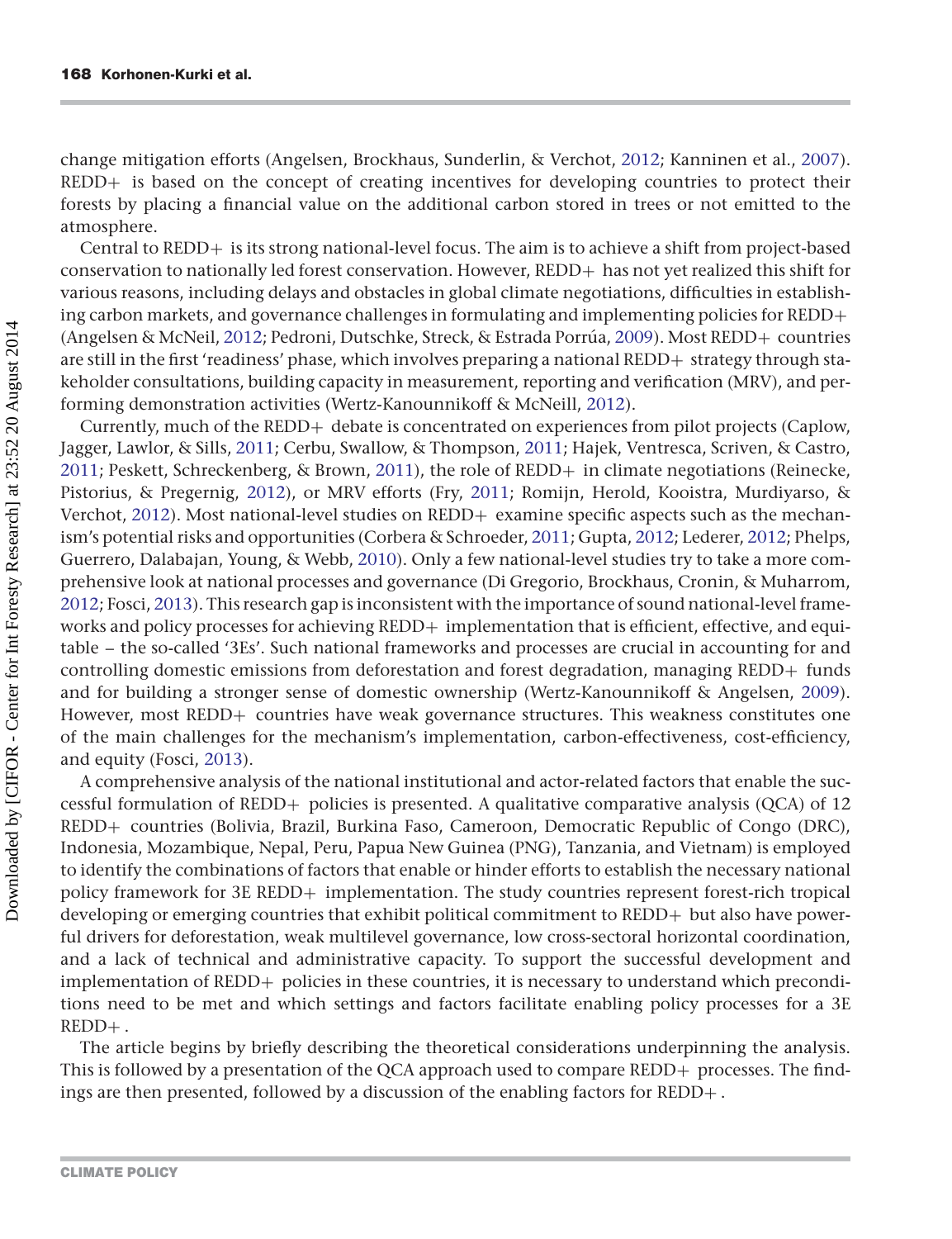## 2. Institutional setting and the policy arena for national  $\mathsf{REDD}\text{+}$  policies

REDD+ is more than a mechanism for providing economic incentives to reduce deforestation and forest degradation; rather, it has the potential to induce transformational change that overcomes business-as-usual practices. 'Transformational change' is understood here as a shift 'in discourse, attitudes, power relations, and deliberate policy and protest action that leads policy formulation and implementation away from business as usual policy approaches that directly or indirectly support deforestation and forest degradation' (Brockhaus & Angelsen, [2012,](#page-19-0) pp. 16 –17). Such transformational change affects not only a narrow set of regulations, but also a broad range of institutional patterns and behaviours of actors. The aim of this article is to identify which preconditions are necessary at the national level for REDD+ to achieve such transformational change.

Underpinning the present analysis is the theoretical assumption that both institutional and agency factors affect the direction of REDD+ policies (see also Brockhaus, Di Gregorio, & Mardiah, 2013; Corbera & Schroeder, [2011\)](#page-19-0). Therefore, the analysis considers the institutional setting on the one hand and the actor-related processes in the policy arena on the other. Here, 'institutional setting' is defined as 'the formal and informal regulations, rules and norms that are established over time and that are not easily changed or transformed' (Baumgartner, Jones, & Wilkerson, [2011;](#page-19-0) North, [1990;](#page-20-0) Ostrom, [1990](#page-20-0); Scharpf, [2000](#page-21-0)). The other key concept, 'the policy arena', is viewed as being framed by institutions but shaped by the actions of the actors, whether individuals, communities, organizations or networks, and characterized by more or less hierarchical or inclusive processes, involving a range of powerful actors, which can foster or prevent certain policies and influence policy formulation (Arts, [2012;](#page-19-0) Corbera & Schroeder, [2011;](#page-19-0) Scharpf, [1997\)](#page-21-0).

From a neo-institutionalist perspective, the development of national REDD+ policies is seen as path-dependent on past policies and existing institutions. Path dependency explains the difficulties in achieving institutional change, even in the presence of political will for reforms. Historical experiences as well as policy and institutional legacies frame present actions. Behaviour or policies that formerly proved successful, that are entrenched, or that are in the interest of powerful actors are deployed to resist change in the face of new challenges and to protect vested interests and business-as-usual practices (Pierson, [2000](#page-20-0); Thelen, [1999](#page-21-0)). These circumstances seem to be common for the national implementation of any international programme (Barr, Dermawan, Purnomo, & Komarudin, [2010;](#page-19-0) Victor, Raustiala, & Skonikoff, [1998\)](#page-21-0). At the same time, institutions can also provide scope for path change, because they define the framework within which actors make policy choices, their available resources, and the ways in which they can interact (Scharpf, [1997\)](#page-21-0). In seeking to address the drivers of deforestation and forest degradation, REDD+ necessarily challenges multiple established institutions and policies, and hence is likely to encounter resistance from existing institutional logics and actors. Such path-dependencies can, for example, be related to tax regulations that provide incentives for deforestation, public funding for infrastructure development, or corruption leading to noncompliance with state regulations (Di Gregorio et al., [2012;](#page-19-0) Indrarto et al., [2012](#page-20-0); Pham, Moeliono, Hien, Tho, & Hien, [2012](#page-20-0)). Therefore, any analysis of the institutional context in REDD+ countries must also investigate whether there is scope for institutional change. When seeking to understand how and why change occurs, it is important to also look at the policy process and the roles that various actors play, that is, at the policy arena. Actor-centred approaches tend to be based on rational choice theory, which assumes that individuals make choices (political or otherwise) based on the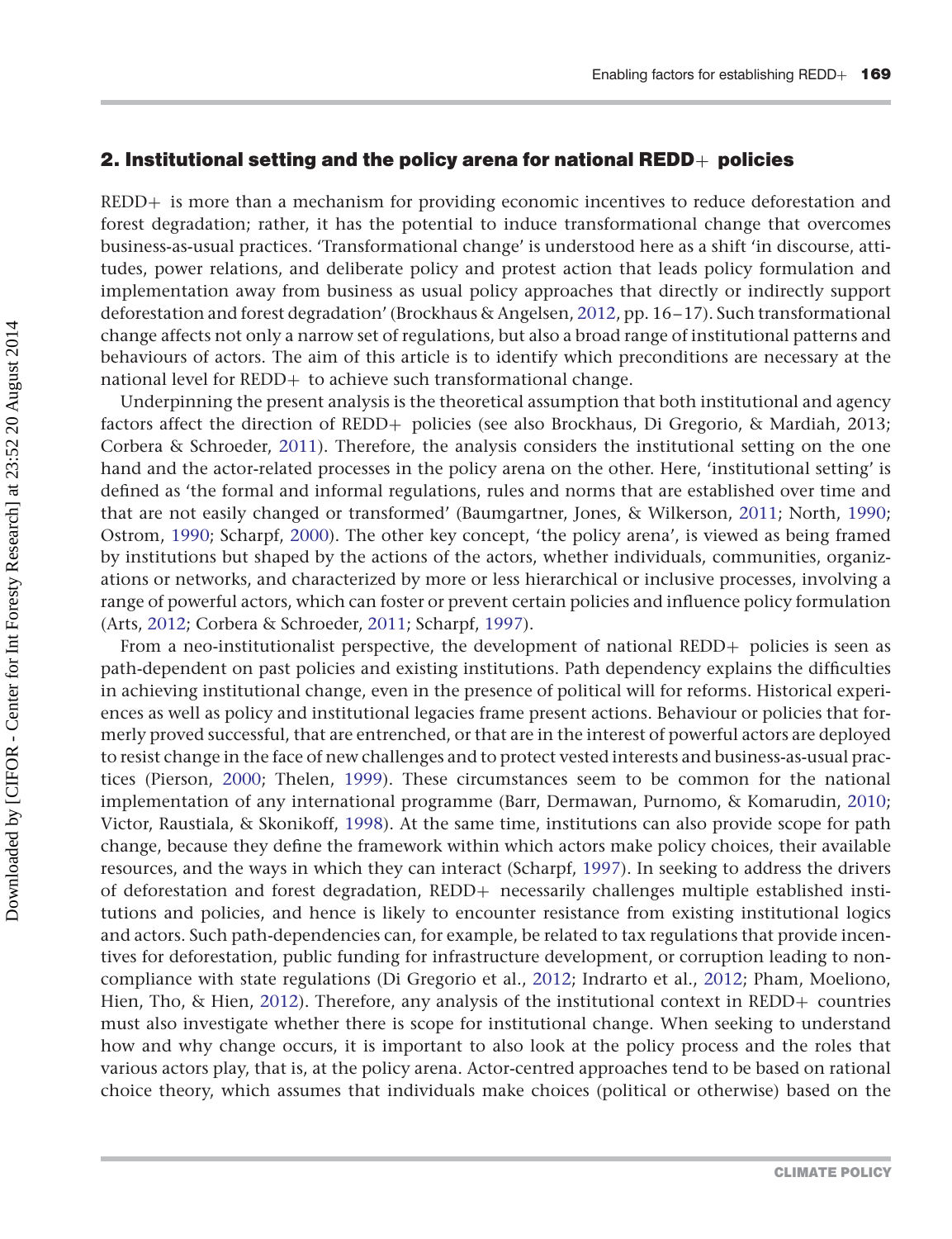highest expected individual utility or return (Simon, [1955\)](#page-21-0). Nevertheless, institutional approaches argue that actors' routines, values, and ideas are framed by the institutional context, which provides scope for certain modes of interaction (Scharpf, [1997](#page-21-0)). Within this scope, actors have the capacity to shape policy processes and development (Long, [2001](#page-20-0)). Indeed, in the REDD+ policy arena, multiple actors from various levels of governance are shaping the policy formulation (Hiraldo & Tanner, [2011\)](#page-20-0).

Based on these theoretical considerations, factors studied in this analysis are divided into two categories: institutional setting and actor-based processes in the policy arena. These are analysed as separate but interdependent sets of conditions that, in their specific configuration, can be necessary or sufficient for establishing REDD+ .

### 3. Methods

This study employs QCA (Ragin, [1987,](#page-20-0) [2000](#page-20-0), [2008;](#page-20-0) Rihoux & Ragin, [2009;](#page-20-0) Schneider & Wagemann, [2012\)](#page-21-0), which is designed for comparisons of a small to intermediate number of cases. The aim of QCA is to enable systematic cross-case comparison without neglecting case complexity, thus allowing for modest, medium-range generalization and theorizing.

In QCA, each case is understood as a specific combination (or 'configuration') of factors, called 'conditions'. QCA is based on the concept of multiple conjunctural causation, meaning that (1) most often, not one factor (called condition) but a combination of factors will lead to the outcome; (2) different combinations of conditions can produce the same outcome (equifinality); and (3) one condition can have different impacts on the outcome, depending on its combination with other factors and the context (Rihoux, [2007](#page-20-0), p. 367).

The values of the causal conditions and outcomes are summarized in a data matrix, called the 'truth table'. In crisp-set QCA (csQCA), as used here, all conditions are assessed in a binary form as either absent (0) or present (1) for the specific case. In presenting the results, the truth table shows all theoretically possible combinations and their occurrence in the cases. In a configuration, the use of capital letters denotes the presence of a condition, and small letters indicate its absence. The threshold between absence and presence has to be defined theoretically and assessed based on case knowledge. The configuration formula is obtained through the application of Boolean algebra, in which '+' means 'or' and '\*' means 'and'. For example, ABc (A\*B\*c) denotes the presence of both A and B and the absence of C. Note that absence is not assessed as irrelevant but is measured and included in the analysis.

The current analysis uses the two-step fuzzy-set QCA (fsQCA) developed by Schneider and Wagemann [\(2006\)](#page-21-0), but as csQCA, thus with only binary codings.<sup>[1](#page-19-0)</sup> Schneider and Wagemann ([2006](#page-21-0)) differentiate between remote and proximate conditions. Remote conditions are spatiotemporally distant from the outcome, are stable over time, and cannot be easily changed by actors – in sum, what is often called 'context'. By contrast, proximate conditions are spatiotemporally close to the outcome, vary over time, and can be easily changed by actors. In this analysis, remote conditions are those in the institutional setting and proximate conditions those in the policy arena. In the first step of a two-step QCA, only the remote conditions are analysed in order to identify 'outcome-enabling conditions'. One or several configurations can emerge. In the second step, each of these configurations is analysed in conjunction with the proximate factors. Thus, several analyses take place in parallel, but only with those cases that exhibit the relevant, i.e. outcome-enabling, context. This approach thus allows for inferences in which factors, or a set of factors, play a role if certain contextual conditions are given.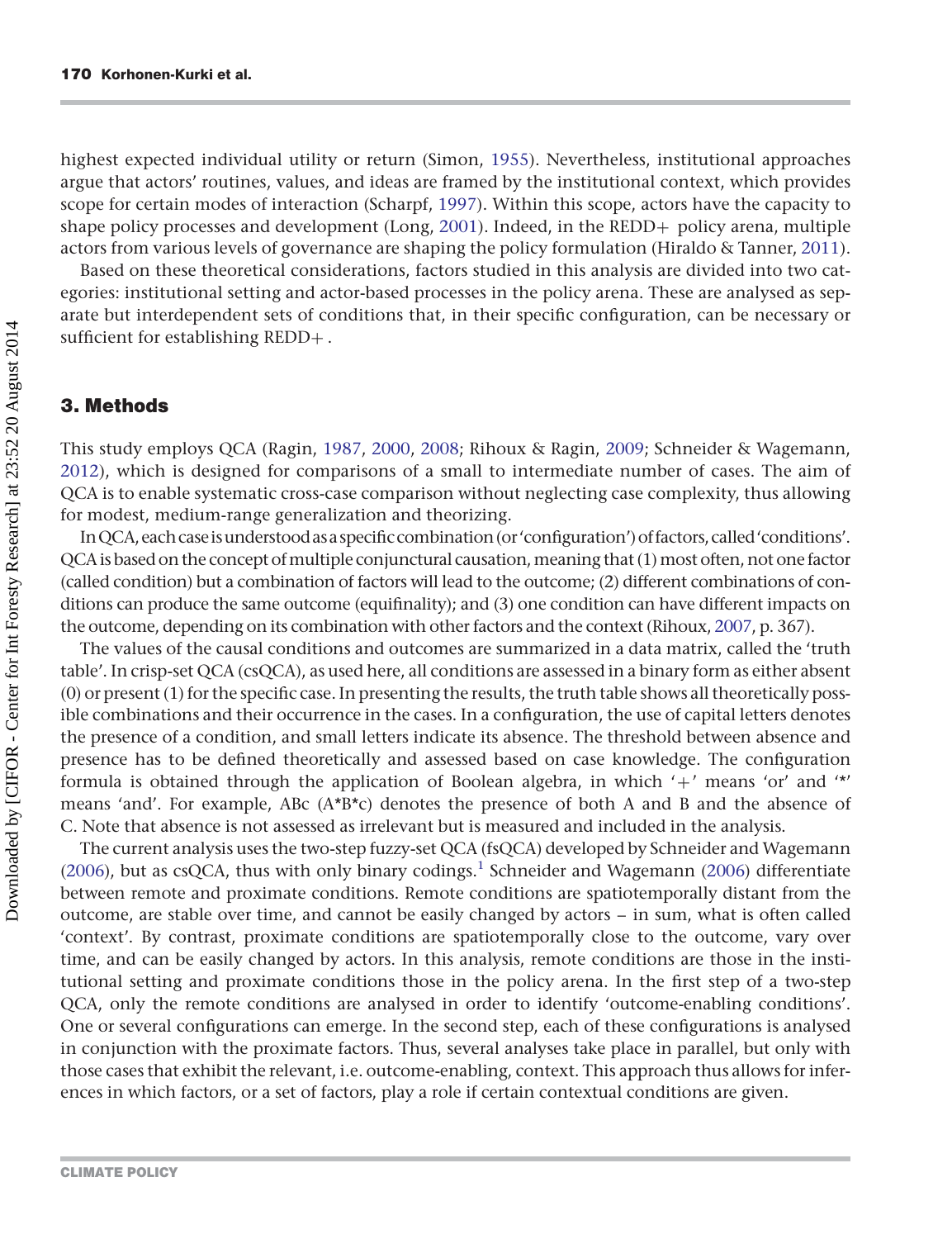| Africa       | South America  | Asia and Oceania |
|--------------|----------------|------------------|
| Burkina Faso | <b>Bolivia</b> | Indonesia        |
| Cameroon     | <b>Brazil</b>  | Nepal            |
| <b>DRC</b>   | Peru           | <b>PNG</b>       |
| Mozambique   |                | Vietnam          |
| Tanzania     |                |                  |

|  |  |  |  | TABLE 1 Countries included in the comparative analysis |  |
|--|--|--|--|--------------------------------------------------------|--|
|--|--|--|--|--------------------------------------------------------|--|

The present QCA forms part of a global comparative study on REDD+ (GCS-REDD), led by the Center for International Forestry Research (CIFOR) and currently under way in 12 countries in South America, sub-Saharan Africa, Asia, and Oceania (Table 1). Expert country teams with in-depth case knowledge conducted studies of these countries (e.g. Indrarto et al., [2012](#page-20-0); Pham et al., [2012\)](#page-20-0). The separate analysis of remote and proximate factors in the two-step QCA here corresponds to the two main research foci in national REDD+ processes: analysis of the institutional context and of the policy arena (Brockhaus & Di Gregorio, [2012\)](#page-19-0).

To prepare for the analysis, data gathered by the country teams during the past two years were summarized. A preliminary list of potentially important factors was compiled during a workshop with participants from several GCS-REDD country teams. This list formed the basis for an online survey completed by project researchers. This survey, although not representative, served to elicit experts' views on which factors were relevant for cross-country comparison, and why so. Following reviews of the REDD+ country studies, the number of conditions was reduced (overlapping factors were merged, related factors combined into meta-factors, and some factors were excluded based on theoretical expectations or case knowledge). The relevance of the final list of 15 factors was verified once again by the country experts. This process captured the comparable quintessence of two years of intensive case-specific research by almost 50 experts.

For the comparative analysis the list was reduced to eight factors using the same procedure as above, and these were further operationalized by indicators that were established in a consultative process with international experts of REDD+ . To allow cross-checking of results, this final assessment took place in a joint workshop attended by experts from the GCS-REDD country teams. Each country team had at least two group members, who discussed and assessed the indicators and presented the final results in the plenary with all country teams present. The threshold between 0 and 1 assessment for each factor was set through careful examination of the characteristics of the factor, and also drew on substantial contextual knowledge of case countries. As most of the countries share quite similar governance characteristics, thresholds needed to be set in a way that the – sometimes small but decisive – differences between the countries could be observed and accentuated so that the specific country features could be revealed. Finally, six factors out of the eight were identified as conditions having a role in determining the success or failure in achieving 3E REDD+ policy outputs, and the remaining two, together with a few important earlier factors that were similar across all countries, formed the joint context. These data formed a reliable and valid starting point for the QCA (Rihoux & De Meur, [2009,](#page-20-0) p. 48). The analysis was conducted using the software Tosmana (Cronqvist, [2007\)](#page-19-0).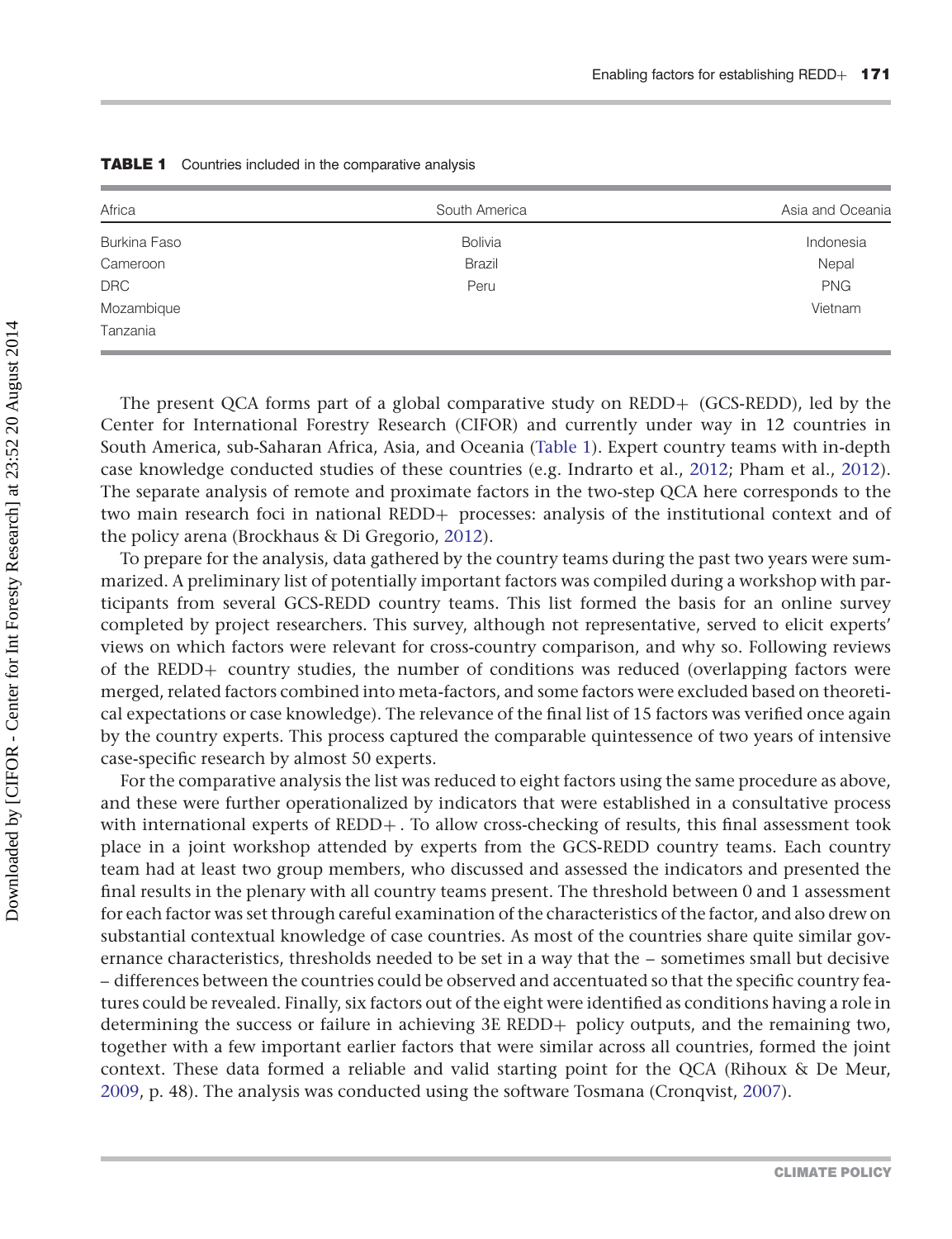## 4. QCA of factors affecting national  $\mathsf{REDD}\text{+}$  policies

#### 4.1. Outcome

The REDD+ mechanism has not evolved as quickly as anticipated and is in a constant state of change. To date, major national-level policy outputs have addressed the establishment of new institutions, procedures, and capacity building, while concrete policy formulation and implementation have been limited (Brockhaus et al., [2013](#page-19-0)). Therefore, the outcome is defined here as the 'establishment of comprehensive policies targeting transformational change in the REDD+ policy domain' that is likely to lead to successful 3E REDD+ implementation.

This study therefore assesses whether adequate measures for establishing the preconditions for REDD+ are being taken, whether institutions and procedures are in place, and whether REDD+ policies have been adopted. The outcome is defined in Table 2, and its indicators described.

The assessment and analysis reveal little evidence of this outcome in REDD+ countries. In many of the countries, national strategy is still in development. Coordination bodies for REDD+ are in place in Brazil, Burkina Faso, Cameroon, DRC, Indonesia, Mozambique, Tanzania, and Vietnam. Although some countries are developing new MRV systems or expanding existing ones, in general these are not yet adequate for a results-based mechanism such as REDD+ . Overall, only Brazil, Indonesia, and Vietnam have at least two indicators present, achieving outcome 1 (present).

### 4.2. Joint context

Although the 12 countries analysed here differ in many respects, they do have in common several factors that are important for the success or failure of REDD+ (see also Pedroni et al., [2009](#page-20-0); Phelps et al., [2010\)](#page-20-0), as follows:

| Definition of the outcome: establishment of comprehensive policies targeting transformational change in the REDD+ policy domain |                                                                                                                                      |                                                                                          |                                                               |  |  |
|---------------------------------------------------------------------------------------------------------------------------------|--------------------------------------------------------------------------------------------------------------------------------------|------------------------------------------------------------------------------------------|---------------------------------------------------------------|--|--|
| Presence                                                                                                                        | Absence                                                                                                                              | Indicators of presence                                                                   | Evaluation                                                    |  |  |
| New institutions, procedures,<br>and capacity-building<br>measures are established by<br>committed actors                       | New institutions and procedures are<br>not established or are met with<br>resistance, thus undermining their<br>capacity to function | MRV system developed<br>Coordination body established<br>REDD financing used effectively | Two or more<br>indicators of<br>$presence = 1$<br>Zero or one |  |  |
| These institutions and<br>procedures support concrete<br>policy formulation and outputs                                         | REDD+ policy formulation remains<br>fragmented or is undertaken mainly<br>by external actors                                         | National strategy in place<br>Grievance procedures or other<br>mechanisms to enhance     | indicator of<br>$presence = 0$                                |  |  |
| Such policies and outputs are<br>built on a broad societal<br>consensus for change                                              | Business-as-usual approaches<br>dominate media and politics                                                                          | accountability in REDD+ systems<br>established                                           |                                                               |  |  |

#### TABLE 2 Operationalization of the outcome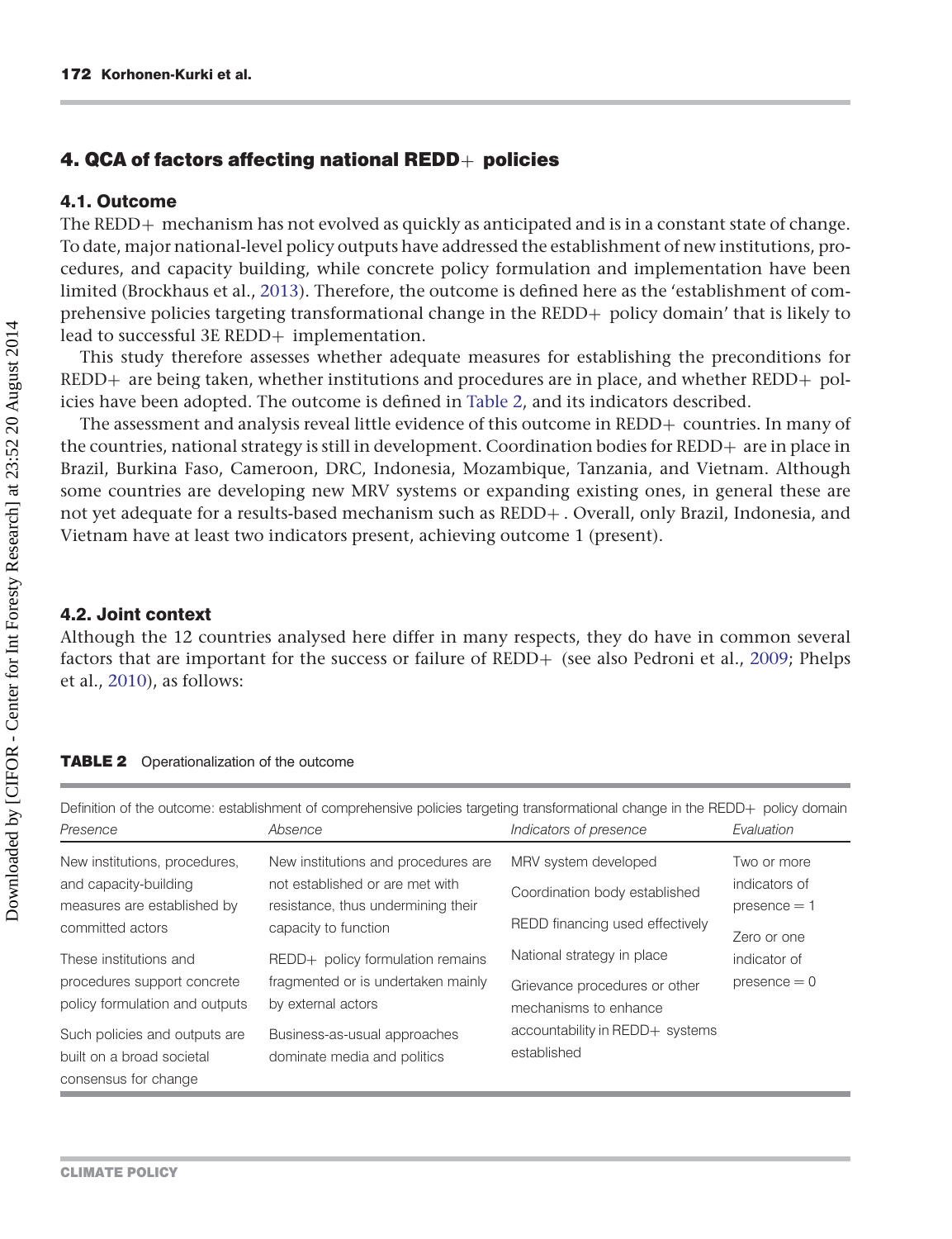- B All countries, with the exception of Brazil, have serious shortcomings in effective horizontal, crosssectoral coordination mechanisms, which are necessary for ensuring the coordination of REDD+ related activities and processes among all relevant ministries.
- B Multilevel governance systems with decentralized administration and forest management, needed both for the competence and capacity of local agencies and for vertical coordination between central, provincial, and local levels – are rather weak in most countries.
- B Most countries lack adequate professional and financial capacity in forest administration and for MRV activities.
- B Almost all countries (the exceptions are Burkina Faso and Nepal) have powerful drivers of deforestation (i.e. forest-related sectors have a high economic significance and are well integrated in global markets), which translates into resistance to change from powerful interests.
- $\blacksquare$  Nevertheless, political leadership in most of the countries demonstrates a commitment to REDD+, as expressed by regular pro-REDD+ statements or engagement with the REDD+ policy arena at the national level. The exception is Bolivia, which is opposed to REDD+ in its present form and is instead presenting alternative approaches to forest-related climate change mitigation (Gobierno de Bolivia, [2008\)](#page-20-0).

Overall, these are forest-rich tropical developing or emerging countries with a political commitment to REDD+ but with powerful drivers of deforestation, weak multilevel governance, low cross-sectoral horizontal coordination, and inadequate capacity – all characteristics that hinder the quick implementation of 3E REDD+ . What conditions are therefore necessary for these countries to succeed in moving forward with an effective, efficient, and equitable REDD+ ?

## 4.3. Institutional setting

Drawing on theoretical considerations, and the inductive process described above, three hypothetical remote conditions for REDD+ are defined.

- **B** Pressure from shortage of forest resources (PRES): A large proportion of forests is under pressure from economic activity due to the institutionalized patterns of forest use, and might soon become unable to meet needs or meet usage interests. We expect that if a country belongs to the group of countries in which forests are under high pressure, it will face a stronger need to engage in active forest protection and overcome path dependency and resistance.
- B Key features of effective forest legislation, policy and governance (EFF): These comprise the existence of a legal framework that defines tenure, use, and management rights, and includes both formal and customary regulations as well as the enforcement of laws and policies related to sustainable forest management and participation by national and local authorities and the degree of compliance of forest users. We expect that achieving REDD+ outcomes requires that certain key elements of a sound legal forestry framework, featuring clearly defined rights and management regulations, are in place and enforced to some extent.
- **B** Already initiated policy change (CHA): Policy change addressing climate change and aimed at departing from business as usual developed independently of REDD+ is already under way; e.g. Nationally<br>Appropriate Mitigation Actions (NAMAs), anti-deforestation programmes, low-carbon Appropriate Mitigation Actions (NAMAs),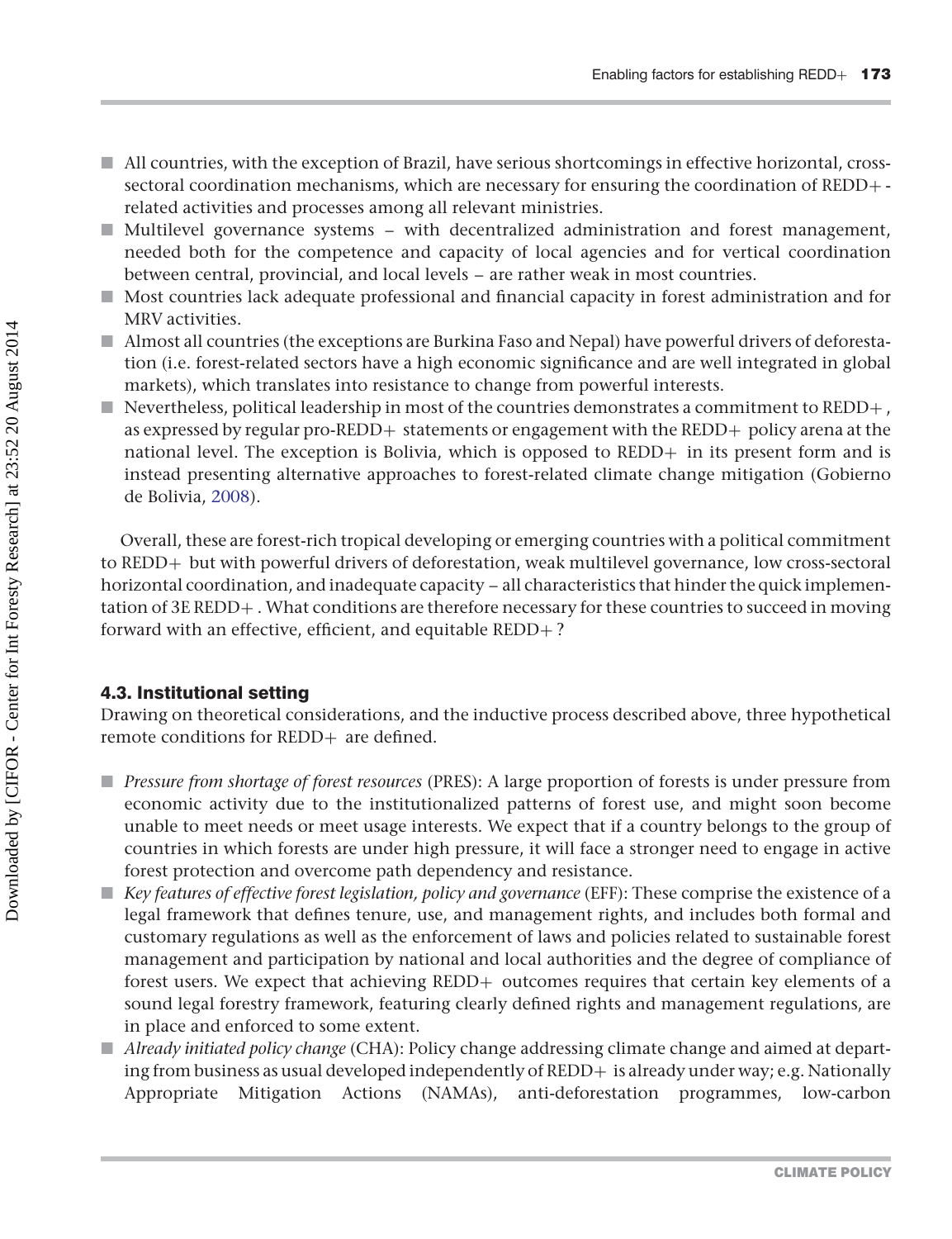development strategies, and payment for environmental services (PES) schemes. We expect that effective REDD+ strategies can emerge more easily if governments are already successfully implementing policies aimed at departing from business-as-usual practices in the forest economy and thus provide scope for an institutional path change.

The presence and absence of these conditions and their indicators for assessment are defined in [Table 3](#page-10-0).

Outcomes of the analysis for the institutional setting for the 12 study countries are summarized in the truth table in [Table 4](#page-11-0).

As [Table 4](#page-11-0) shows, all possible combinations of institutional factors arise, only three of which lead to a positive outcome ( $REDD = 1$ ):

PRES\*eff\*CHA(Indonesia) + pres\*EFF\*CHA(Vietnam) + PRES\*EFF\*CHA(Brazil).

Because the use of lower-case letters denotes the absence of the factor and the use of upper case denotes the presence of the factor, using Boolean logic, these can be reduced to:

EFF<sup>∗</sup> CHA + PRES<sup>∗</sup> eff<sup>∗</sup> CHA.

[Figure 1](#page-11-0) shows all configurations as a Venn diagram. The lined parts show the configurations with outcome 1, and the grid areas are those that demonstrate contradictory results (outcome 0 and 1).

As shown by the cases of Brazil and Vietnam, comprehensive REDD+ policies targeting transformational change are possible where key features of effective forest legislation, policy, and governance are in place, and policy changes have already been initiated. If these conditions are in place, pressure from shortage of forest resources is not relevant. Countries that have some of the key elements of forest legislation, policy, and governance but have not yet initiated policy change, such as Nepal and Cameroon, do not have strong enough enabling conditions to establish comprehensive REDD+ policies. By contrast, DRC, Peru, and Indonesia have initiated policy changes but do not have the necessary key features of forest legislation, policy, and governance; of these, only in Indonesia – with its additional pressure of forest shortage – can comprehensive REDD+ policies be established. These findings indicate that, when these cases are viewed together, having policy changes under way is a necessary but not sufficient institutional condition for REDD+ .

As seen in the truth table ([Table 4](#page-11-0)), the outcome for most countries is  $0$  – hence 'redd' – which is obtained through the following configurations:

pres\*eff\*cha + PRES\*eff\*cha + PRES\*EFF\*cha + pres\*eff\*CHA + pres\*EFF\*cha + PRES\*EFF\*CHA.

This can be reduced to:

$$
pres*eff + PRES*cha + pres*cha + PRES*EFF,
$$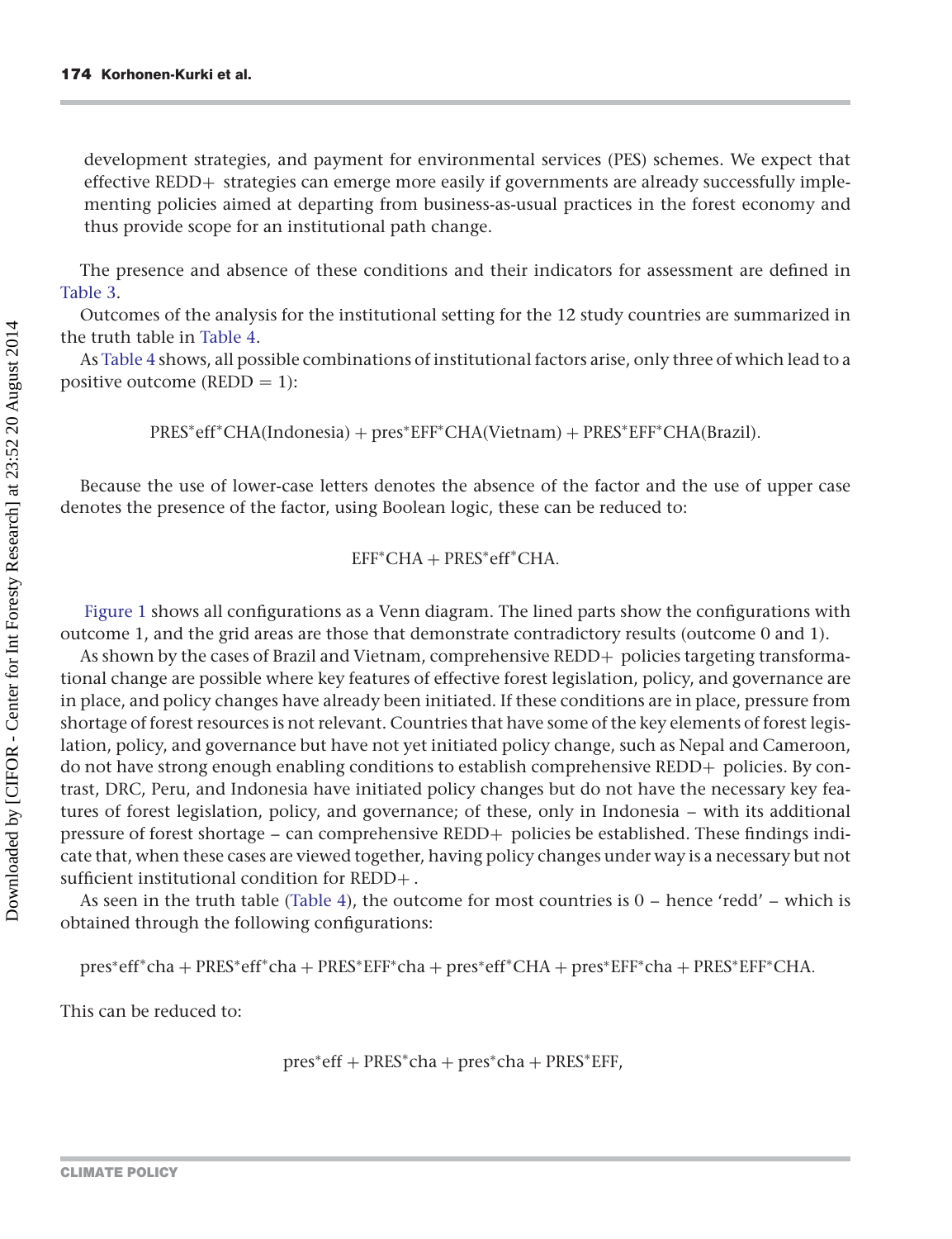#### <span id="page-10-0"></span>**TABLE 3** Operationalization of conditions for the institutional setting

| Pressure from shortage of forest resources (PRES)                                                                                                                        |                                                                                                                                                        |                                                                |                                                                                          |
|--------------------------------------------------------------------------------------------------------------------------------------------------------------------------|--------------------------------------------------------------------------------------------------------------------------------------------------------|----------------------------------------------------------------|------------------------------------------------------------------------------------------|
| Presence                                                                                                                                                                 | Absence                                                                                                                                                | <b>Indicators</b>                                              | Evaluation                                                                               |
| Forests are under pressure from high<br>deforestation rate                                                                                                               | Abundant or recovering forest resources with Forest transition stage <sup>a</sup><br>a low to medium or negative (reforestation)<br>deforestation rate |                                                                | Forest transition stage 2 or<br>3 and deforestation rate<br>above $0.5\%$ annually = 1   |
|                                                                                                                                                                          |                                                                                                                                                        | Deforestation rate                                             | Forest transition stage 1, 4<br>or 5 and deforestation rate<br>below 0.5% annually $= 0$ |
| Key features of effective forest legislation, policy and governance (EFF)                                                                                                |                                                                                                                                                        |                                                                |                                                                                          |
| Presence                                                                                                                                                                 | Absence                                                                                                                                                | Indicators of presence                                         | Evaluation                                                                               |
| A sound and clear legal framework with clearly Tenure and rights are in many respects<br>assigned rights and management regulations unclear and contested<br>is in place |                                                                                                                                                        | Sound and consistent legal forestry<br>framework and policies  | Two or more indicators<br>$present = 1$                                                  |
|                                                                                                                                                                          | Laws and policies are at least partly effectively There are unresolved contradictions between                                                          | Effective implementation and enforcement Zero or one indicator |                                                                                          |
| implemented by national and local                                                                                                                                        | formal and customary law                                                                                                                               | mechanisms                                                     | $present = 0$                                                                            |
| administrations, which have at their disposal a There are no adequate laws and policies, or                                                                              |                                                                                                                                                        | Capacity-building efforts for implementing                     |                                                                                          |
| minimum of enforcement mechanisms and                                                                                                                                    | they exist but are ineffective because of lack of agencies                                                                                             |                                                                |                                                                                          |
| implementation capacity                                                                                                                                                  | implementation mechanisms and                                                                                                                          | High compliance with the law by citizens                       |                                                                                          |
|                                                                                                                                                                          | enforcement capacity and/or elite capture and                                                                                                          | and businesses                                                 |                                                                                          |
|                                                                                                                                                                          | corruption                                                                                                                                             | Awareness and effective use of rights                          |                                                                                          |
|                                                                                                                                                                          |                                                                                                                                                        | Low level of corruption and clientelistic                      |                                                                                          |
|                                                                                                                                                                          |                                                                                                                                                        | patterns undermining policy                                    |                                                                                          |
|                                                                                                                                                                          |                                                                                                                                                        | implementation                                                 |                                                                                          |
| Already initiated policy change (CHA)<br>Presence                                                                                                                        | Absence                                                                                                                                                | Indicators of presence                                         | Evaluation                                                                               |
| The government has already formulated and is The government has not yet formulated                                                                                       |                                                                                                                                                        | Evidence of implementation of policy                           | $Present = 1$                                                                            |
| implementing policy strategies on climate                                                                                                                                | advanced policy strategies on climate change                                                                                                           | strategies in related fields (e.g. one or                      | Absent $= 0$                                                                             |
| change (e.g. NAMAs) and deforestation, or a                                                                                                                              | (e.g. NAMAs) and deforestation or a low-                                                                                                               | more of the following: NAMA, PES,                              |                                                                                          |
| low-carbon development strategies or/and                                                                                                                                 | carbon development strategy, or existing                                                                                                               | deforestation, low-carbon development)                         |                                                                                          |
| PES schemes are already established                                                                                                                                      | policies are highly insufficient or not                                                                                                                |                                                                |                                                                                          |
| independently from REDD policies                                                                                                                                         | implemented at all; no PES schemes have                                                                                                                |                                                                |                                                                                          |
|                                                                                                                                                                          | been established                                                                                                                                       |                                                                |                                                                                          |

#### <sup>a</sup>The forest transition theory defines five stages in forest cover change: (1) high forest cover, low deforestation rate; (2) high forest cover, high deforestation rate; (3) low forest cover, high deforestation rate; (4) low forest cover, low deforestation rate; (5) low forest cover, negative deforestation rate (Angelsen et al., 2009, p. 4).

<u> 1989 - Johann Stoff, deutscher Stoffen und der Stoffen und der Stoffen und der Stoffen und der Stoffen und der</u>

CLIMATE POLICY

CLIMATE POLICY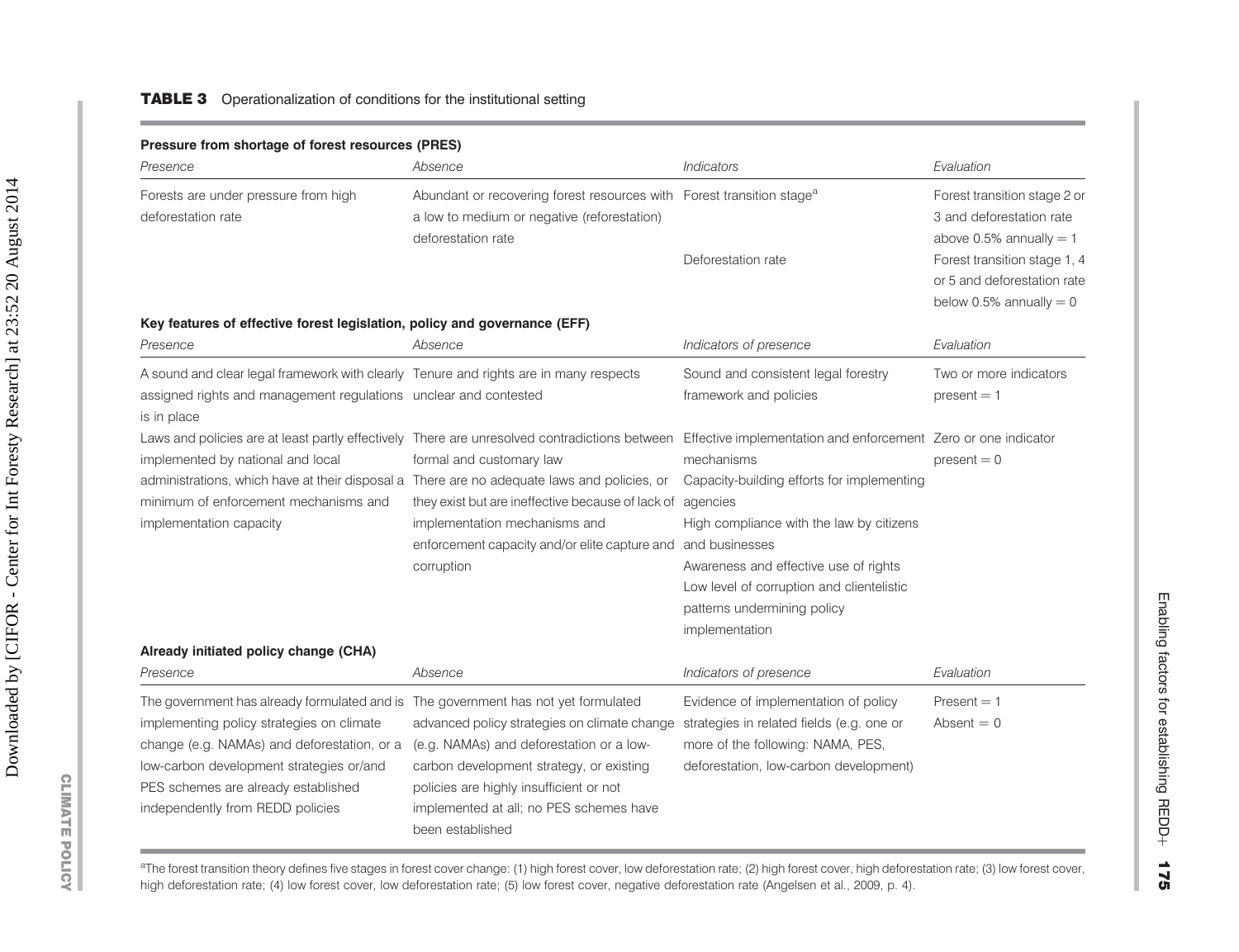| Conditions for the institutional setting |            |            | Outcome     | Cases                              |
|------------------------------------------|------------|------------|-------------|------------------------------------|
| <b>PRES</b>                              | <b>EFF</b> | <b>CHA</b> | <b>REDD</b> | Country                            |
| $\mathbf 0$                              |            |            |             | <b>PNG</b>                         |
|                                          |            |            |             | Burkina Faso, Mozambique, Tanzania |
|                                          |            |            |             | Cameroon                           |
| 0                                        |            |            |             | DRC, Peru                          |
|                                          |            |            |             | Indonesia                          |
| 0                                        |            |            |             | Nepal                              |
| $\mathbf 0$                              |            |            |             | Vietnam                            |
|                                          |            |            |             | Brazil (1), Bolivia (0)            |

<span id="page-11-0"></span>TABLE 4 Truth table for the institutional setting conditions

Notes: 1, present; 0, absent; C, contradictory result.



Figure 1 Observed configuration of the three remote conditions

and further to:

$$
pres^*eff + cha + PRES^*EFF.
$$

This indicates that, for many countries, the absence of having already introduced policy changes is the decisive factor. The presence of existing policy change is irrelevant in cases characterized by the presence of both pressure from shortage of forest resources and key features of forest legislation, policy, and governance (Bolivia and Cameroon), where Bolivia, despite having already initiated policy changes, has not achieved the outcome 'REDD'. In countries with neither pressure from shortage of forest resources nor key elements of effective forest legislation, policy, and governance (e.g. DRC and Peru), the presence of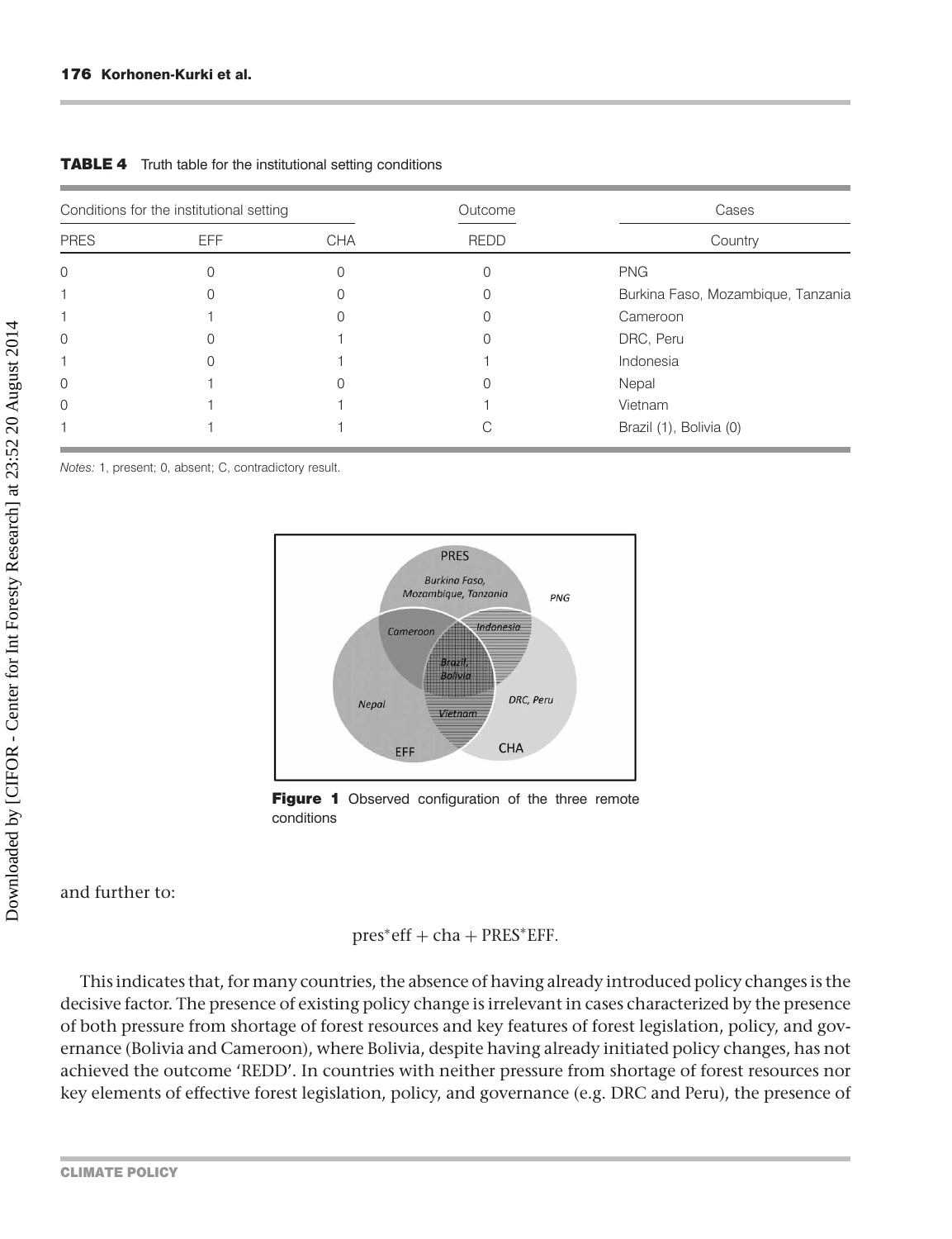prior policy change alone has not been sufficient to enable the establishment of comprehensive REDD+ policies. This again confirms that having already initiated policy changes is not by itself a sufficient institutional condition; it needs to be supplemented by at least one other condition, either pressure from shortage of forest resources or key features of effective forest legislation, policy, and governance.

An analysis of necessity showed that  $REDD = (PRES + EFF)^*CHA$ ; i.e. previously initiated policy change is a necessary condition, while forest pressure and key features of effective forest legislation, policy, and governance can substitute for one another.

Only one configuration leads to a contradictory outcome: PRES\*EFF\*CHA. For Brazil this is positive and for Bolivia it is negative [\(Figure 1\)](#page-11-0). One strategy for dissolving contradictions is to add conditions that, when they show different values, resolve the contradiction (Schneider & Wagemann, [2012](#page-21-0), p. 120). This is what we will do in step two, by adding the proximate conditions. Therefore, we keep the contradictory row for the remote factors in both minimization procedures. This shows that the institutional conditions alone cannot explain the outcome 'REDD'; rather, conditions for the institutional setting must be analysed in combination with conditions for the policy arena. Only conditions for the policy arena can reveal when actors can effectively use an enabling institutional setting to achieve REDD+ .

## 4.4. Policy arena

Whereas the institutional setting provides key conditions for an enabling context, actions by political actors shape the policy arena and the processes that lead to transformational change within that context. Drawing on theoretical considerations, previous studies (Corbera & Schroder, [2011;](#page-19-0) Di Gregorio et al., [2012](#page-19-0); Gupta, [2012](#page-20-0); Wong & Surkin, [2008](#page-21-0)), and the inductive consultation process, three hypothetical proximate conditions on the policy arena, and its impact on REDD+ , were defined in order to find out which of them are necessary to accomplish the outcome-enabling configurations and which combinations provide for a sufficient configuration for REDD+ :

- B National ownership (OWN): National actors are dominant in shaping and supporting the policy discourse on REDD+ and are involved in the development of policy documents. The country is financially committed to REDD+ . We expect that REDD+ policy documents are more likely to be translated into effective and sustainable activities if REDD+ policy processes are led by committed national actors and not driven only by international actors.
- **B** Transformational coalitions (COAL): Policy actors and coalitions are present that can lead policy discussion and formulation in new directions, away from business as usual. Agreement among political actors on the importance and content of REDD+ facilitates coalition building. We assume that, given the dominance of business as usual in the forestry domain, domestic pro-REDD+ political actors must be able to form coalitions, influence the direction of policy formulation, and lead the political discourse away from business as usual and towards transformational change.
- **B** Inclusiveness of the policy process (INCL): There is a high degree of participation and consultation of key stakeholders (including private sector), civil society, and indigenous people. Legal provisions supporting the right of indigenous people and communities to participate are in place. We expect that stakeholder participation in REDD+ policy processes ensures that multiple interests are taken into account and reduces resistance to implementation of REDD+ . Inclusion of stakeholders in the policy process is therefore crucial for legitimacy and sustainability.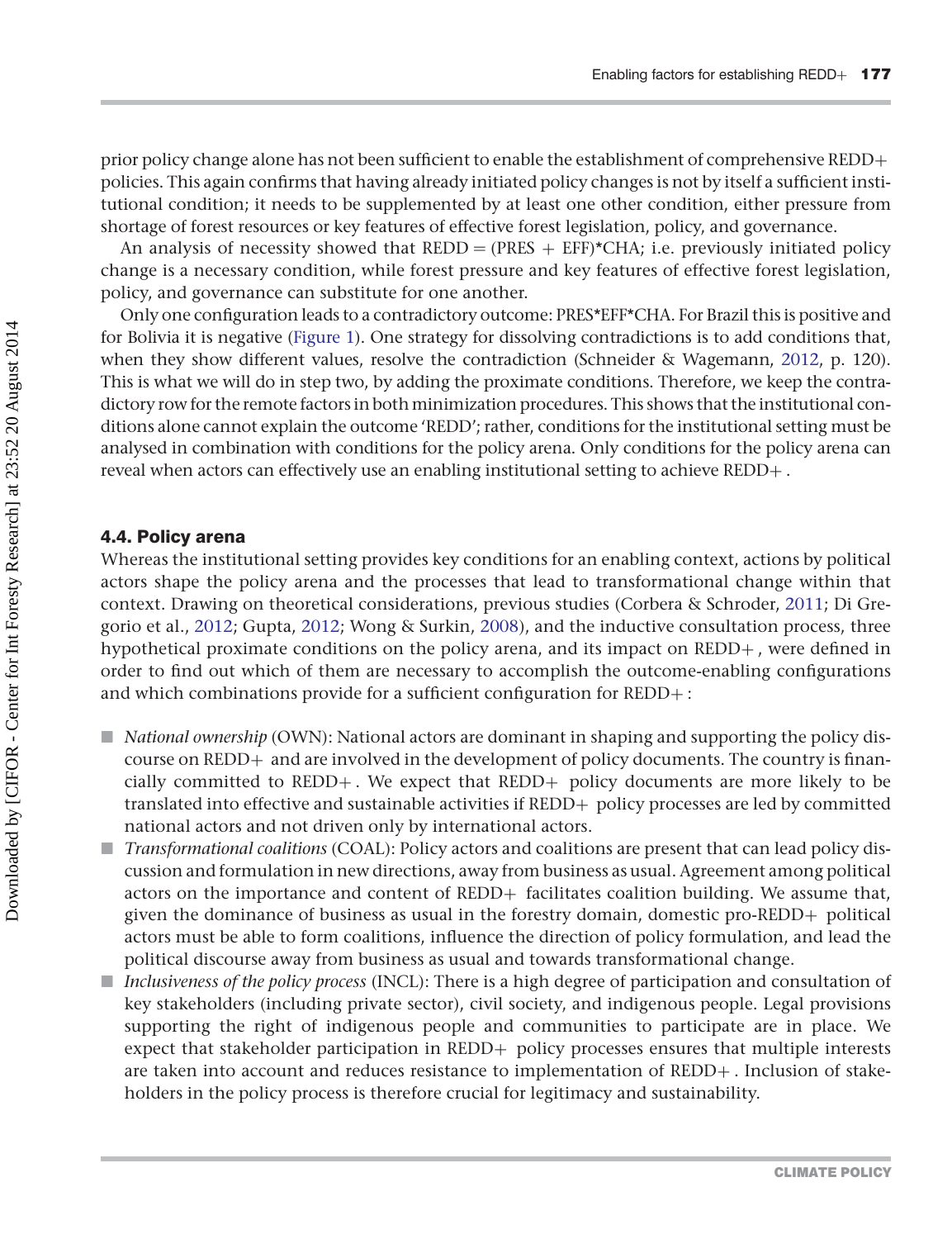The presence and absence of these conditions and their indicators for assessment are defined in Table 5.

[Table 6](#page-15-0) shows the outcomes of the analysis for both the institutional setting and the policy arena.

|  | TABLE 5 Operationalization of conditions for the policy arena |  |  |
|--|---------------------------------------------------------------|--|--|
|--|---------------------------------------------------------------|--|--|

| National ownership (OWN) |
|--------------------------|
|--------------------------|

| <b>National Ownership (OWN)</b>  |                                   |                                |                          |  |
|----------------------------------|-----------------------------------|--------------------------------|--------------------------|--|
| Presence                         | Absence                           | Indicators of presence         | Evaluation               |  |
| Pro-REDD+ media statements by    | Anti-REDD+ media statements by    | Regular pro-REDD+              | All three indicators     |  |
| government (national and         | national state actors and/or pro- | statements by government       | $present = 1$            |  |
| subnational)                     | REDD+ statements by               | appear in the media            | Fewer than three         |  |
| National research and NGO actors | international actors dominate     | REDD+ policy formulation is    | indicators present $= 0$ |  |
| dominate policy discourse (media | policy discourse                  | led by national political      |                          |  |
| analysis)                        | Policy formulation is mainly by   | institutions                   |                          |  |
| Engagement of national political | foreign actors                    | Foreign donors/actors have     |                          |  |
| institutions in REDD+ policy     | Financial incentives from donors  | only a minor/advisory role and |                          |  |
| formulation                      | are main reason for REDD+         | agenda in REDD+ policy         |                          |  |
| Donor agendas do not dominate    | implementation                    | formulation                    |                          |  |
| process                          | No budget allocation to REDD+     |                                |                          |  |
| Budget allocation to REDD+       |                                   |                                |                          |  |

Inclusiveness of the policy process (INCL)

| Presence                                                                                                          | Absence                                  | Indicators of presence                                                                                                | Evaluation             |
|-------------------------------------------------------------------------------------------------------------------|------------------------------------------|-----------------------------------------------------------------------------------------------------------------------|------------------------|
| Key stakeholders, including civil                                                                                 | There are no formal mechanisms           | Key stakeholders (civil society,                                                                                      | Two or more indicators |
| society, private sector, and                                                                                      | for the participation of or              | private sector, indigenous                                                                                            | present, including one |
| indigenous people (if applicable)                                                                                 | consultation with key stakeholders,      | people) participate or are at                                                                                         | of the last two        |
| participate or are at least                                                                                       | civil society, indigenous people,        | least consulted during the                                                                                            | indicators $=$ 1       |
| consulted during the REDD+                                                                                        | and the private sector, or any           | REDD+ process                                                                                                         | Zero or one indicator  |
| process                                                                                                           | mechanisms are not applied               | Formal and effective                                                                                                  | present, or neither of |
| There are formal participation or                                                                                 | Stakeholders' views are not              | participation mechanisms are                                                                                          | the last two           |
| consultation mechanisms and the<br>views expressed by stakeholders<br>are considered in REDD+ policy<br>documents | represented in REDD+ policy<br>documents | developed and present                                                                                                 | $indicators = 0$       |
|                                                                                                                   |                                          | The results of and views<br>expressed during the<br>consultation process are<br>included in REDD+ policy<br>documents |                        |
|                                                                                                                   |                                          | There is knowledge about<br>REDD+ at the local level.                                                                 |                        |

(Continued)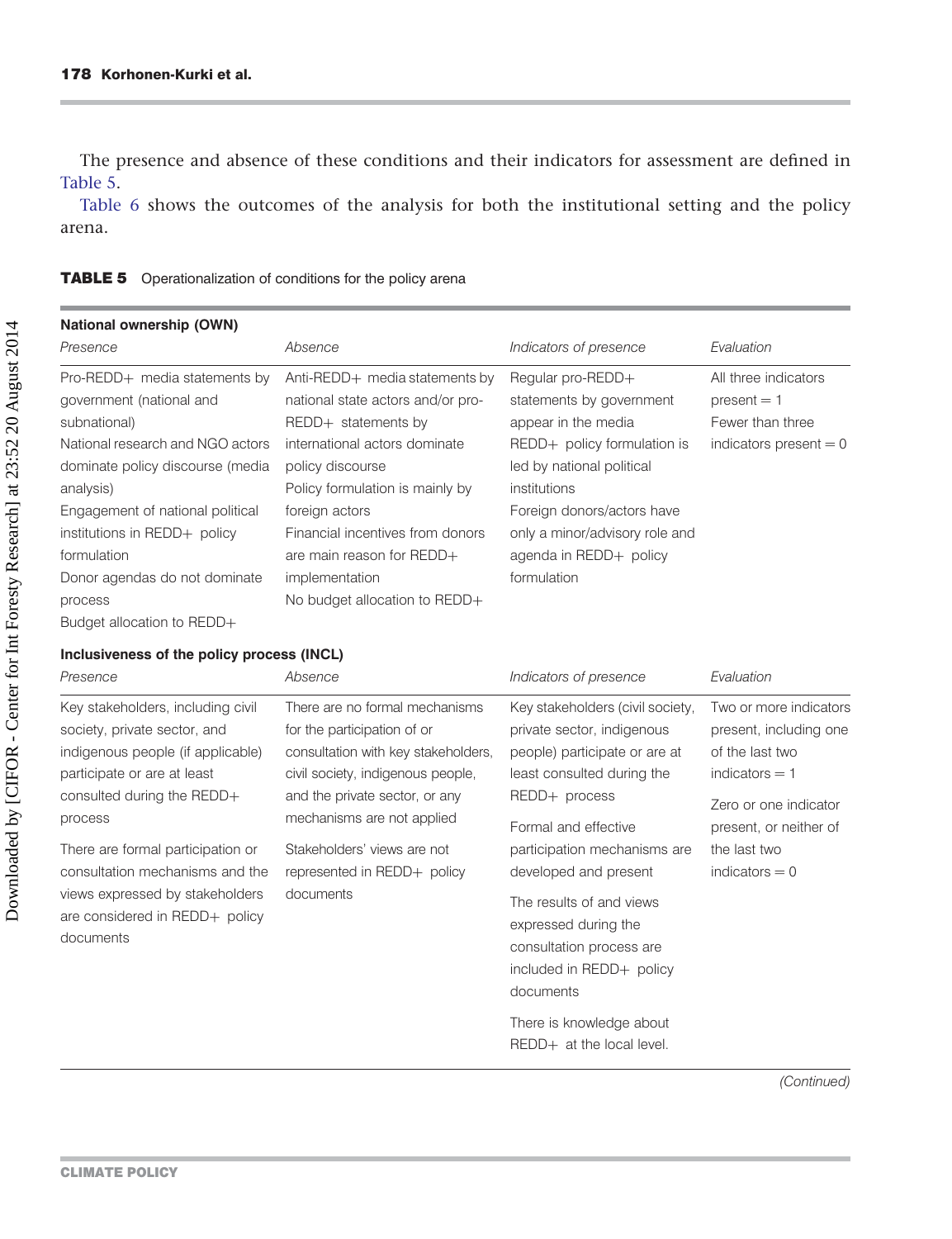#### TABLE 5 Continued

| <b>Transformational coalitions (COAL)</b>                                                                                                                                                                                                                                              |                                                                                                                                                                                                                                                                                                |                                                                                                                                                                                                                                                                                                                                                   |                                                                                                                                                  |  |  |  |
|----------------------------------------------------------------------------------------------------------------------------------------------------------------------------------------------------------------------------------------------------------------------------------------|------------------------------------------------------------------------------------------------------------------------------------------------------------------------------------------------------------------------------------------------------------------------------------------------|---------------------------------------------------------------------------------------------------------------------------------------------------------------------------------------------------------------------------------------------------------------------------------------------------------------------------------------------------|--------------------------------------------------------------------------------------------------------------------------------------------------|--|--|--|
| Presence                                                                                                                                                                                                                                                                               | Absence                                                                                                                                                                                                                                                                                        | Indicators of presence                                                                                                                                                                                                                                                                                                                            | Evaluation                                                                                                                                       |  |  |  |
| Existence of coalitions of drivers of<br>change with room to manoeuvre in<br>the political structures and impact<br>on the discourse<br>Policy actors and coalitions calling<br>for transformational change are<br>more prominent in the media than<br>those supporting the status quo | No observable coalitions of drivers<br>of change, or any present are too<br>marginal to influence policy<br>making and are not visible in the<br>political discourse on REDD+<br>Media and policy circles are<br>dominated by coalitions<br>supporting the status quo and<br>business as usual | Notions or existence of<br>coalition building among<br>actors supporting REDD+<br>policies (e.g. umbrella<br>organization, regular<br>meetings, joint statements,<br>personal relations)<br>There are drivers of change<br>(policy actors that lead<br>discourse in pro-REDD+<br>direction) both inside and<br>outside government<br>institutions | Two or more indicators<br>present, including the<br>first indicator $= 1$<br>Zero or one indicator<br>present or first<br>indicator absent $= 0$ |  |  |  |
|                                                                                                                                                                                                                                                                                        |                                                                                                                                                                                                                                                                                                | Policy actor coalitions calling<br>for substantial political change<br>in forest policies are more<br>prominent in media than those<br>supporting the status quo<br>Pro-REDD+ policy actors<br>have good access to political<br>decision makers (e.g. invited<br>to expert hearings, members<br>in advisory councils)                             |                                                                                                                                                  |  |  |  |

Accordingly, the second step in the two-step QCA is to identify which conditions for the policy arena must be combined with the two configurations of institutional conditions that enable effective REDD+ outcomes (only cases that demonstrate the enabling context are included). As we have only a small number of cases, the number of logical remainders (possible combinations that are not observed) is high. Nevertheless, as recommended by Schneider and Wagemann [\(2012,](#page-21-0) p. 254), we do not include assumptions about these remainders in order to maintain high consistency. Therefore, we do not strive to make wider generalizations, but precise descriptions of the empirically observed configurations. The configurations for EFF\*CHA are shown in [Table 7](#page-15-0).

The following sufficient configurations for the outcome 'REDD' are observed:

EFF\*CHA\*OWN\*COAL\*INCL(Brazil) + EFF\*CHA\*OWN\*COAL\*incl\*(Vienam),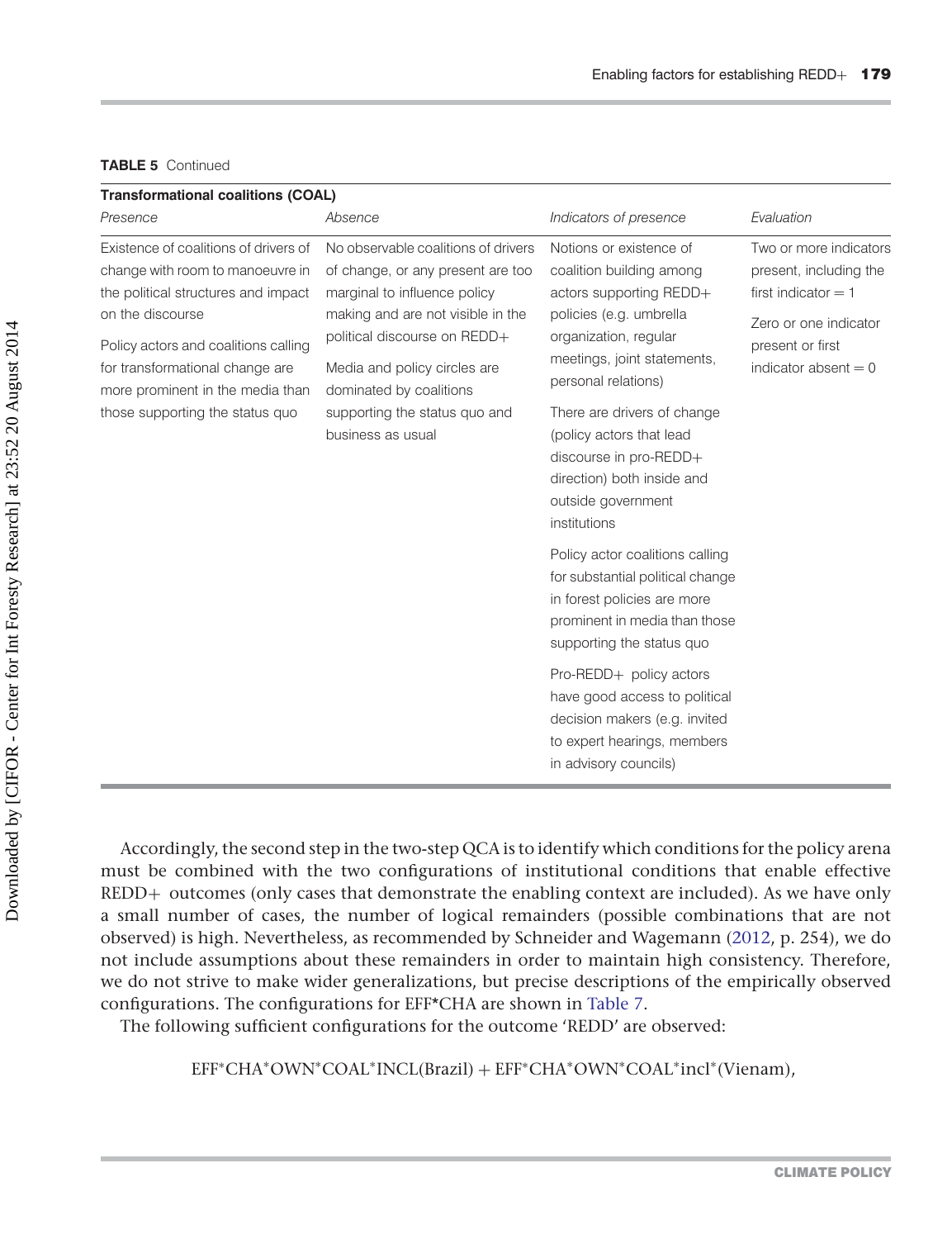|                |      | Institutional setting |     | Policy arena |      |             | Outcome     |
|----------------|------|-----------------------|-----|--------------|------|-------------|-------------|
| Case           | PRES | EFF                   | CHA | <b>OWN</b>   | COAL | <b>INCL</b> | <b>REDD</b> |
| <b>Bolivia</b> |      |                       |     |              |      |             |             |
| Brazil         |      |                       |     |              |      |             |             |
| Burkina Faso   |      |                       |     |              |      |             |             |
| Cameroon       |      |                       |     |              |      |             |             |
| <b>DRC</b>     |      |                       |     |              |      |             |             |
| Indonesia      |      |                       |     |              |      |             |             |
| Mozambique     |      |                       |     |              |      |             |             |
| Nepal          |      |                       |     |              |      |             |             |
| Peru           |      |                       |     |              |      |             |             |
| <b>PNG</b>     |      |                       |     |              |      |             |             |
| Tanzania       |      |                       |     |              |      |             |             |
| Vietnam        |      |                       |     |              |      |             |             |

<span id="page-15-0"></span>**TABLE 6** Truth table for the conditions for both institutional setting and the policy arena

which can be further reduced to EFF\*CHA\*OWN\*COAL\* (Brazil and Vietnam).

The Venn diagram in [Figure 2](#page-16-0) illustrates the observed configurations. The lined areas are the combinations with outcome 1.

This finding indicates that comprehensive REDD+ policies can be established when a country has not only key elements of effective forest legislation, policy, and governance and some policy change under way, but also national ownership of REDD+ and pro-REDD+ coalitions. The need for the policy arena conditions to supplement the institutional conditions is exemplified by Bolivia: the same institutional conditions can be found there, but it lacks both national ownership and pro-REDD coalitions.<sup>[2](#page-19-0)</sup> It can be observed that inclusiveness of the policy process is not necessary: as seen, both Brazil and Vietnam have outcome 1, but only in Brazil has the process been inclusive.

Only Indonesia has the alternative combination of institutional conditions that leads to outcome 1: PRES\*eff\*CHA.

[Table 8](#page-16-0) shows the results of the analysis for the policy arena conditions in Indonesia.

| Enabling institutional condition<br>EFF*CHA | Conditions for the policy arena |      |             | Outcome     | Cases          |
|---------------------------------------------|---------------------------------|------|-------------|-------------|----------------|
|                                             | OWN                             | COAL | <b>INCL</b> | <b>REDD</b> | Country        |
|                                             |                                 |      |             |             | Brazil         |
|                                             |                                 |      |             |             | Vietnam        |
|                                             |                                 |      |             |             | <b>Bolivia</b> |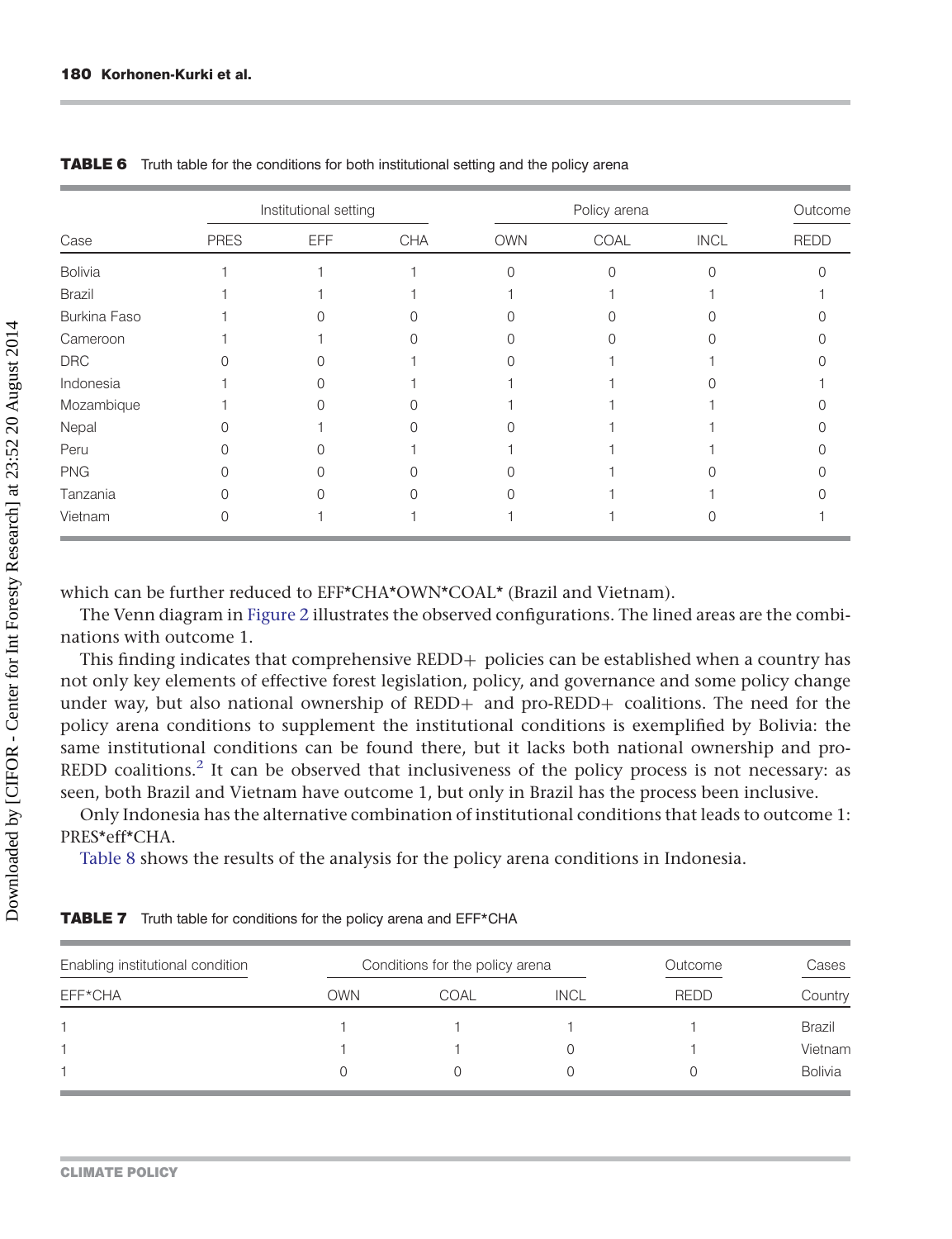<span id="page-16-0"></span>

Figure 2 Observed configuration for EFF\*CHA and the three proximate conditions

TABLE 8 Truth table for conditions for the policy arena and PRES\*eff\*CHA

| Enabling institutional condition | Conditions for the policy arena |      |             | Outcome     | Cases     |
|----------------------------------|---------------------------------|------|-------------|-------------|-----------|
| PRES*eff*CHA                     | OWN                             | COAL | <b>INCL</b> | <b>REDD</b> | Country   |
|                                  |                                 |      |             |             | Indonesia |

As seen, the configuration for Indonesia is PRES\*eff\*CHA\*OWN\*COAL\*incl. Like Vietnam, Indonesia does not have an inclusive policy process, but does have strong ownership and transformational coalitions. In combination with having previously initiated policy change and pressure from shortage of forest resources, these conditions are sufficient for Indonesia to achieve the outcome, even in the absence of the most basic features of effective forest governance.

## 5. Discussion

Only 3 of the 12 countries achieved outcome 1 (Brazil, Indonesia, and Vietnam), and these are divided into two sets of enabling remote conditions, so only limited inferences can be drawn from their comparison. In step two of the analysis, many possible combinations of conditions were not observed. Nevertheless, by comparing the configurations of these successful cases with those of unsuccessful cases, it is possible to draw some clear inferences about the necessary conditions and different sets of sufficient configurations that are necessary if comprehensive REDD+ policies are to be formulated and implemented.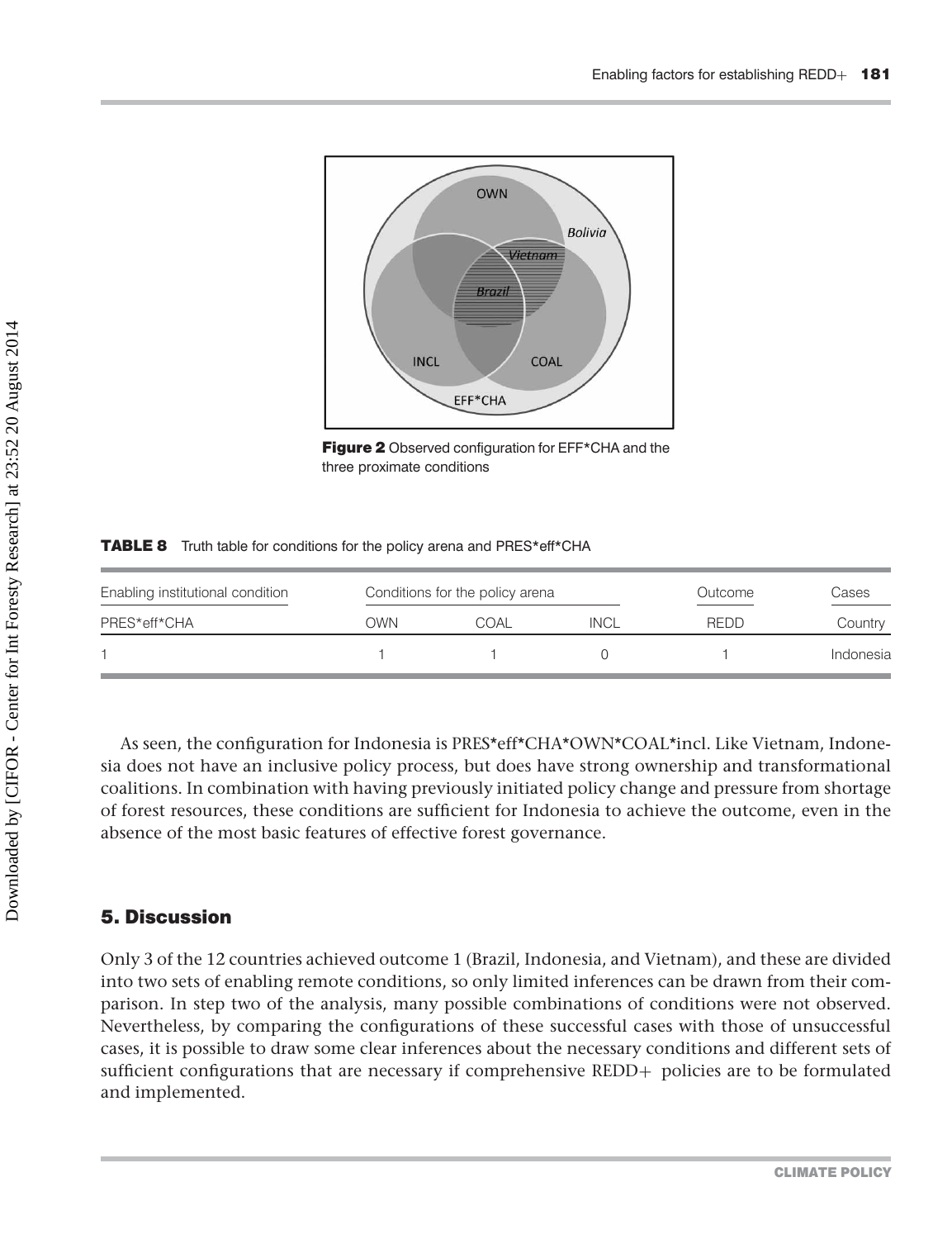A crucial institutional factor is having already initiated policy changes, which is a necessary part of both sufficient configurations. Especially in a context of overall weak law enforcement and governance, existing policy change efforts can smooth the path for REDD+ (see also Gupta, [2012\)](#page-20-0). For example, in Vietnam, a path change from business-as-usual approaches was initiated with the launch of pilot PES schemes in 2008. The government has since established clear links between these policies and REDD+ policies (Pham et al., [2012\)](#page-20-0). Nevertheless, the present analysis shows that this factor alone is not sufficient to enable comprehensive REDD+ policies, but must be accompanied by either key elements of effective forest legislation, policy, and governance (as in Brazil and Vietnam) or by high pressure from shortage of forest resources (as in Indonesia). As the case of Peru shows, even in the presence of national ownership and transformational coalitions, REDD+ policy development will not be successful if no enabling institutional preconditions other than prior policy change are in place.

Among the policy arena conditions, national ownership and transformational coalitions are necessary conditions and, when in combination with both outcome-enabling remote configurations, they are sufficient for outcome 1. All the successful countries have strong national ownership over their REDD+ policy processes (Clements, [2010](#page-19-0); Di Gregorio et al., [2012\)](#page-19-0). Indonesia, for example, has established a national REDD+ Task Force, which is located in the President's Office, and the incumbent president, President Susilo Bambang Yudhoyono, often makes pro-REDD+ media statements. It is important to stress that national ownership does not mean that donors have no involvement but that national institutions take the lead. In Indonesia and Vietnam, which have strong ownership over REDD+ , the process is being conducted in close cooperation with international donors (Indrarto et al., [2012](#page-20-0); Pham et al., [2012](#page-20-0)). All three successful cases are also characterized by the presence of transformational coalitions. In Brazil, for example, the Amazon Environmental Research Institute (IPAM) promotes coalition building and engages federal and state actors in REDD+ . This coalition has supported the Amazonian states of Acre and Mato Grosso in developing their REDD+ approaches and is involved in the development of a national framework on REDD+. In Indonesia, coalition building takes place among civil society actors, and these actors are calling for transformational change and challenging the government's REDD+ policies because they feel that the policies are too closely aligned with business as usual. Dai [\(2007](#page-19-0)) also notes that civil society has an increasingly important role in national implementation of any international programme. However, as the cases of Peru and Mozambique show, having ownership and transformational coalitions will not lead to successful outcomes if the necessary institutional preconditions are not in place.

The present analysis indicates that the inclusiveness of policy processes plays only a minor role (cf. Di Gregorio et al., [2012\)](#page-19-0). Countries that have centralized and relatively authoritarian systems (e.g. Vietnam) or that have strong national leadership over the process (e.g. Indonesia) have successfully established the necessary foundations for effective REDD+ , even though the process is not inclusive. However, inclusiveness may prove to be crucial for the later implementation of REDD+ policies and for the sustainability and equity of their outcomes.

## 6. Conclusions

This analysis represents the first attempt to use qualitative comparative analysis (QCA) to study national reducing emissions from deforestation and forest degradation  $(REDD+)$  policy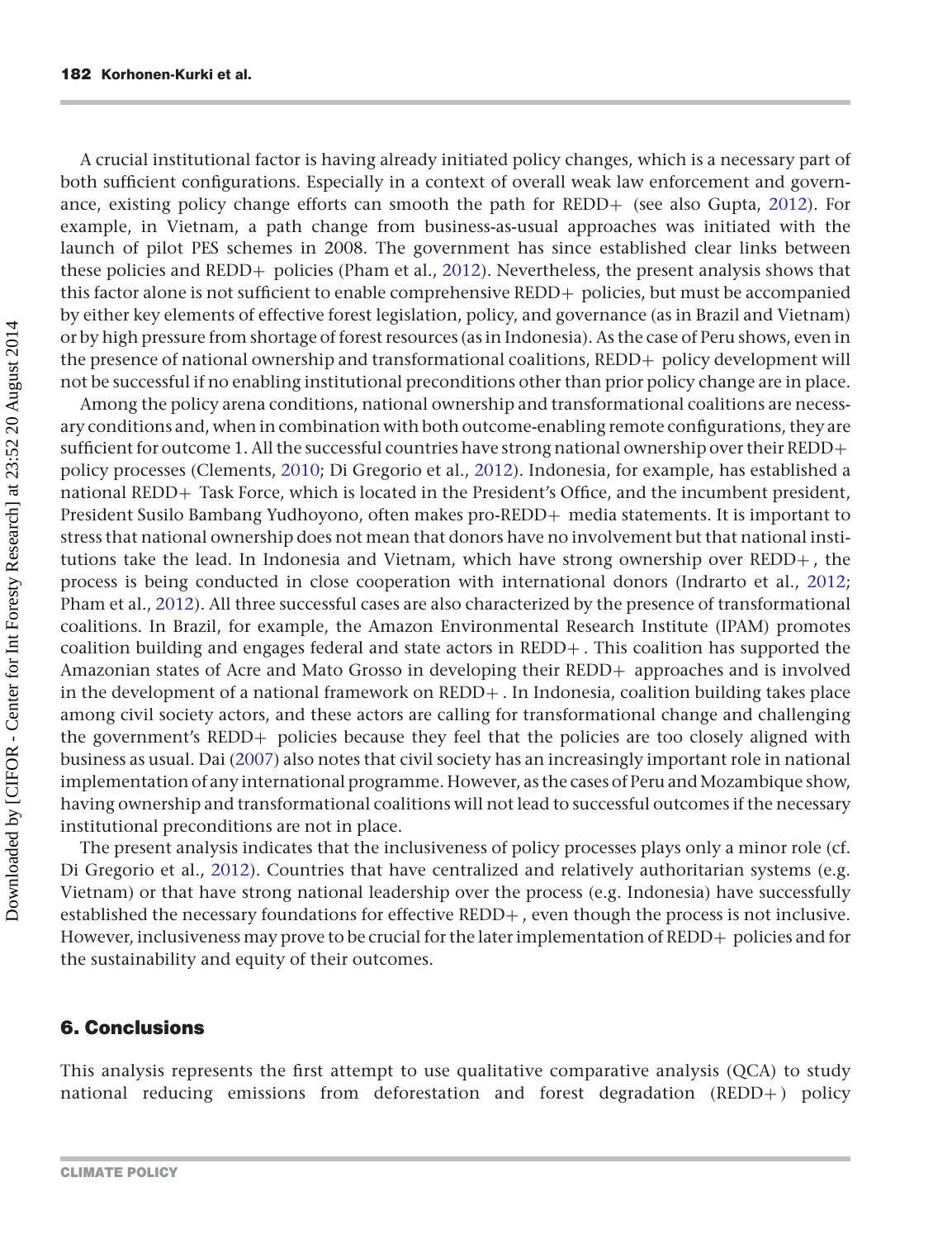development. Using factors identified in previous studies and corroborated in fieldwork as influential, this study systematically translates incidental evidence into generalizable inferences for forest-rich tropical developing or emerging countries that have a political commitment to REDD+ but also powerful drivers of deforestation, weak multilevel governance, low cross-sectoral horizontal coordination, and weak capacity. Path dependencies and institutional stickiness are apparent in all REDD+ countries, and often hamper efforts to implement the policy changes needed to achieve successful REDD+ outcomes. Only those countries in which institutional change has already been initiated have been able to establish REDD+ policies in a relatively short time period. Even in these cases, however, this had to be accompanied by either high pressure from shortage of forest resources or key features of effective forest legislation, policy, and governance. In the policy arena, the actor-related factors of national ownership and transformational coalitions proved to be crucial, but could only be effective in an enabling institutional setting. The results of this study show that, even under conditions of weak governance, REDD+ policies can be established if certain enabling institutional conditions are in place and if the policy process is based on strong national ownership and supported by transformational coalitions. These findings may help guide other countries seeking to formulate REDD+ policies that are likely to deliver efficient, effective, and equitable outcomes.

This analysis does have some limitations. In addition to the general problem of having a large number of conditions but only a few cases – which the two-step approach was intended to minimize – the small number of cases with outcome 1 considerably constrains the interpretation of results. This limited empirical diversity minimizes the scope for generalizing these results. Only when more cases become available – that is, when more countries make progress with national REDD+ policies – will it be possible to refine our understanding. In particular, it will be interesting to analyse if and how countries with less enabling institutional settings will proceed. For better understanding of the complex realities and the uniqueness of each national context for REDD+ , future analysis should focus on the interdependencies of the identified factors in successful countries.

### Acknowledgements

This work is part of the policy component of CIFOR's ongoing Global Comparative Study on REDD+ (GCS). The authors of this article are grateful for the research efforts, expertise, and inputs of the many other people and partners involved in the GCS research methods and the collection of the particular data on which we have drawn. These include Peter Cronkleton (Bolivia), Sven Wunder (Brazil), Suwadu Sakho-Jimbira (Burkina Faso), Samuel Assembe (Cameroon and DRC), Félicien Kengoum Djiegni (Cameroon), Daju Resosudarmo and Moira Moeliono (Indonesia), Sheila Wertz-Kanounnikoff (Mozambique), Thuy Thu Pham (Nepal), Andrea Babon (PNG), Mary Menton (Peru), Salla Rantala, Therese Dokken, and Demetrius Kweka (Tanzania), Thuy Thu Pham (Vietnam), and all the participants of the Component 4: Climate Change Mitigation and Adaption workshop, September 2012, in Bogor (Indonesia), as well as the participants of the online survey in March 2012. We thank Sofi Mardiah, Efrian Muharrom, Christine Wairata, and Imogen Badgery-Parker for their research support and help with editing. We also thank three anonymous reviewers for their insightful comments to improve the manuscript. Funding was provided by the Norwegian Agency for Development Cooperation, the Australian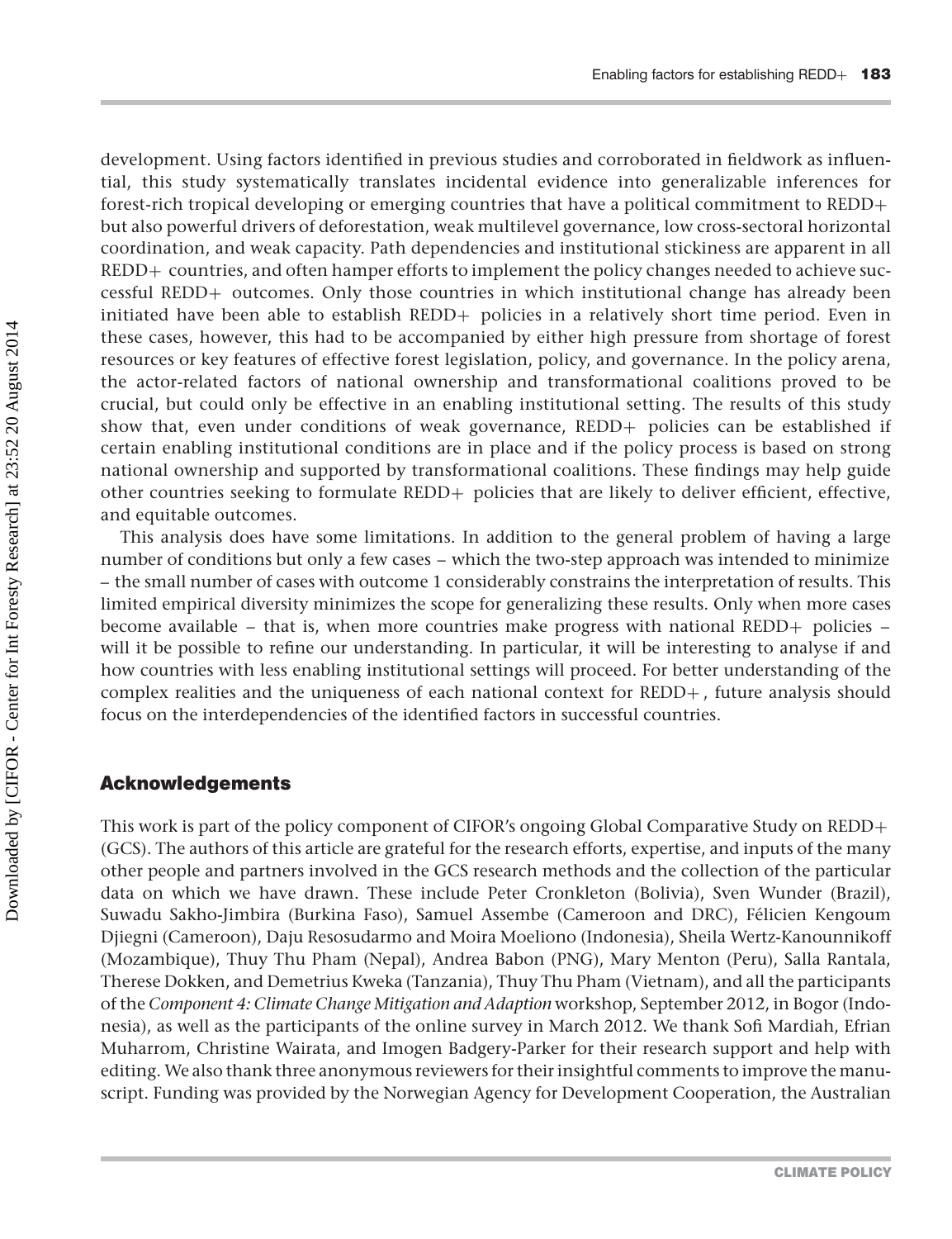<span id="page-19-0"></span>Agency for International Development, the European Union, and the UK Department for International Development.

## Notes

- 1. Schneider and Wagemann used the two-step approach for fsQCA, but they view the dichotomous conditions of csQCA as a variant of fsQCA. See also Mannewitz ([2011](#page-20-0)).
- 2. Bolivia has strong national ownership over its own REDD+ approach, but the country is opposed to the international REDD+ mechanism in its current form.

## **References**

- Angelsen, A., Brockhaus, M., Kanninen, M., Sills, E., Sunderlin, W. D., & Wertz-Kanounnikoff, S. (Eds.). (2009). Realising REDD+ : National strategy and policy options. Bogor: CIFOR.
- Angelsen, A., Brockhaus, M., Sunderlin, W. D., & Verchot, L. (Eds.). (2012). Analysing REDD+ : Challenges and choices. Bogor: CIFOR.
- Angelsen, A., & McNeil, D. (2012). The Evolution of REDD + . In A. Angelsen, M. Brockhaus, W. D. Sunderlin, & L. Verchot (Eds.), Analysing REDD+ : Challenges and choices (pp. 3150 –30). Bogor: CIFOR.
- Arts, B. (2012). Forests policy analysis and theory use: Overview and trends. Forest Policy and Economics, 16, 7–13.
- Barr, C., Dermawan, A., Purnomo, H., & Komarudin, H. (2010). Financial governance and Indonesia's Reforestation Fund during the Soeharto and post-Soeharto periods, 1989–2009: A political economic analysis of lessons for REDD+ (CIFOR Occasional Paper 52). Bogor: CIFOR.
- Baumgartner, F. R., Jones, B. D., & Wilkerson, J. (2011). Comparative studies of policy dynamics. Comparative Political Studies, 44, 947–972.
- Brockhaus, M., & Di Gregorio, M. (2012). A brief overview: Component 1 on national REDD+ policies and processes (CIFOR Infobrief 13). Bogor: CIFOR.
- Brockhaus, M., & Angelsen, A. (2012). Seeing REDD+ through 4Is: A political economy framework. In A. Angelsen, M. Brockhaus, W. D. Sunderlin, & L. Verchot (Eds.), Analysing REDD+ : Challenges and choices (pp. 15–30). Bogor: CIFOR.
- Brockhaus, M., Di Gregorio, M., & Mardiah, S. (2013). Governing the design of national REDD + : An analysis of the power of agency. Forest Policy and Economics. Retrieved August 17, 2013, from doi:10.1016/j.forpol.2013.07.003
- Caplow, S., Jagger, P., Lawlor, K., & Sills, E. (2011). Evaluating land use and livelihood impacts of early forest carbon projects: Lessons for learning about REDD+. Environmental Science & Policy, 14, 152-167.
- Cerbu, G., Swallow, B., & Thompson, D. (2011). Locating REDD: A global survey and analysis of REDD readiness and demonstration activities. Environmental Science & Policy, 14, 168-180.
- Clements, T. (2010). Reduced expectations: The political and institutional challenges of REDD+ . Oryx, 44, 309 –310.
- Corbera, E., & Schroeder, H. (2011). Governing and implementing REDD+ . Environmental Science & Policy, 14, 89 –99.
- Cronqvist, L. (2007). Tosmana Tool for Small-N Analysis (Version 1.3). Marburg: Tosmana. Retrieved from [http://](http://www.tosmana.net/tosmana_manual1_3beta.pdf) [www.tosmana.net/tosmana\\_manual1\\_3beta.pdf](http://www.tosmana.net/tosmana_manual1_3beta.pdf)
- Dai, X. (2007). International institutions and national policies. Urbana-Champaign, IL: University of Illinois.
- Di Gregorio, M., Brockhaus, M., Cronin, T., & Muharrom, E. (2012). Politics and power in national REDD+ policy processes. In A. Angelsen, M. Brockhaus, W. D. Sunderlin, & L. Verchot (Eds.), Analysing REDD+ : Challenges and choices (pp. 69 –90). Bogor: CIFOR.
- Fosci, M. (2013). The economic case for prioritizing governance over financial incentives in REDD+ . Climate Policy, 13, 170 –190.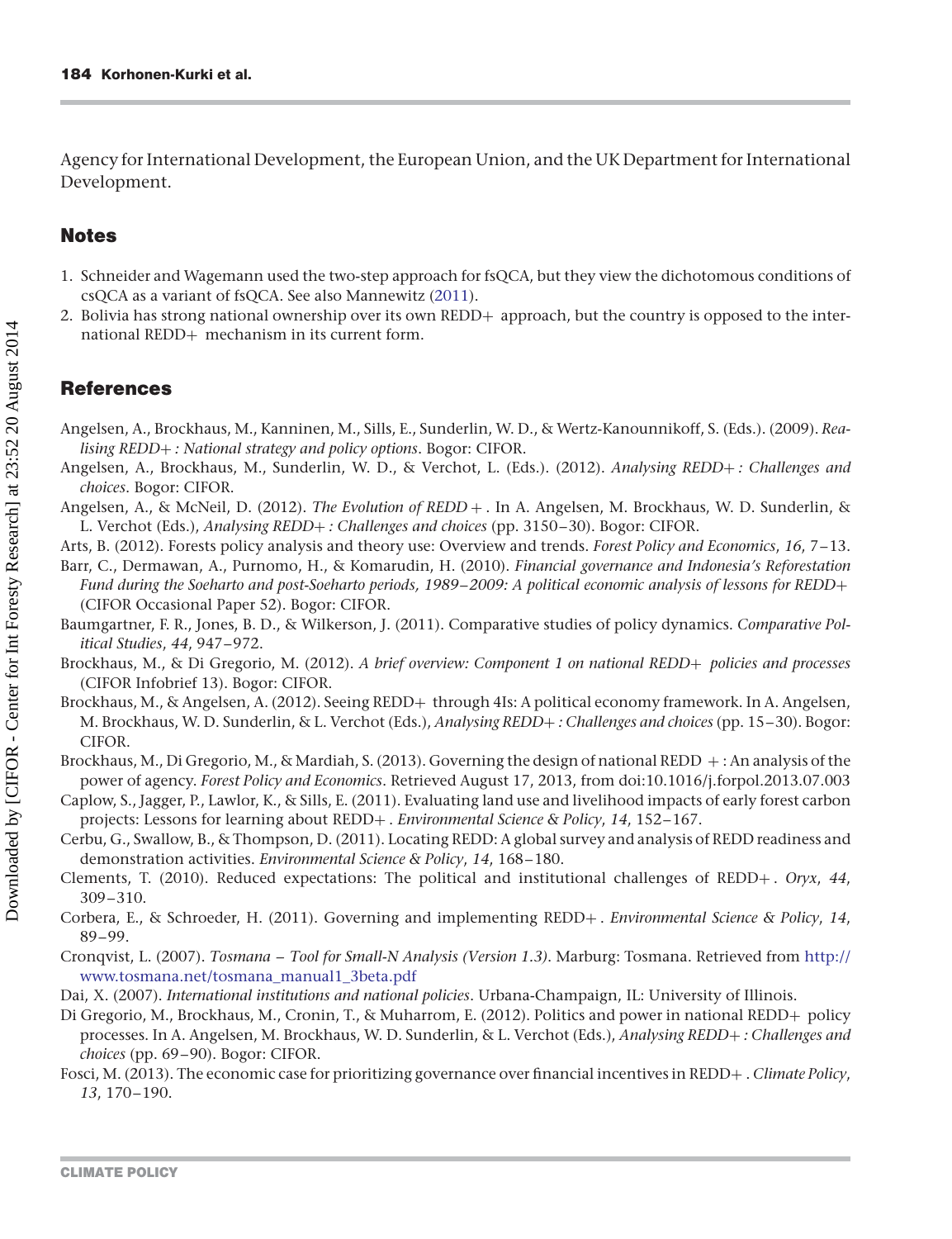- <span id="page-20-0"></span>Fry, B. P. (2011). Community forest monitoring in REDD+ : The 'M' in MRV? Environmental Science & Policy, 14, 181 –187.
- Gobierno de Bolivia. (2008). Climate change: Save the planet from capitalism (Letter from Evo Morales Ayma, President of Bolivia, to the United Nations, 28 November. La Paz, Bolivia).
- Gupta, J. (2012). Glocal forest and REDD+ governance: Win–win or lose lose? Current Opinion in Environmental Sustainability, 4, 620–627.
- Hajek, F., Ventresca, M., Scriven, J., & Castro, A. (2011). Regime-building for REDD+ : Evidence from a cluster of local initiatives in south-eastern Peru. Environmental Science & Policy, 14, 201-215.
- Hiraldo, R., & Tanner, T. (2011). Forest voices: Competing narratives over REDD. IDS Bulletin, 42, 42–51.
- Indrarto, G. B., Muharjanti, P., Khatarina, J., Pulungan, I., Ivalerina, F., Rahman, J., ... Muharrom, E. (2012). The context of REDD+ in Indonesia: Drivers, agents and institutions. Jakarta and Bogor: ICEL and CIFOR.
- Kanninen, M., Murdiyarso, D., Seymour, F., Angelsen, A., Wunder, S., & German, L. (2007). Do trees grow on money? The implications of deforestation research for policies to promote REDD+ . Bogor: CIFOR.
- Lederer, M. (2012). REDD+ governance. WIREs Climate Change, 3, 107 –113.
- Long, N. (2001). Development sociology: Actor perspectives. New York, NY: Routledge.
- Mannewitz, T. (2011). Two-level theories in QCA: A discussion of Schneider and Wagemann's two-step approach (COMPASSS Working Paper 2011 –64). Retrieved from <http://www.compasss.org/wpseries/Mannewitz2011.pdf>
- North, D. (1990). Institutions, institutional change and economic performance. Cambridge: Cambridge University Press.
- Ostrom, E. (1990). Governing the commons: The evolution of institutions for collective action. Cambridge: Cambridge University Press.
- Pedroni, L., Dutschke, M., Streck, C., & Estrada Porrúa, M. (2009). Creating incentives for avoiding further deforestation: The nested approach. Climate Policy, 9, 207 –220.
- Peskett, L., Schreckenberg, K., & Brown, J. (2011). Institutional approaches for carbon financing in the forest sector: Learning lessons for REDD+ from forest carbon projects in Uganda. Environmental Science & Policy, 14, 216 –229.
- Pham, T. T., Moeliono, M., Hien, N. T., Tho, N. H., & Hien, V. T. (2012). The context of REDD+ in Vietnam: Drivers, agents and institutions. Bogor: CIFOR and Central Institute for Economic Management.
- Phelps, J., Guerrero, M. J., Dalabajan, D. A., Young, B., & Webb, E. L. (2010). What makes a 'REDD' country? Global Environmental Change, 20, 322 –332.
- Phelps, J., Webb, E., & Agrawal, A. (2010). Does REDD+ threaten to recentralize forest governance?. Science, 328, 312 –313.
- Pierson, P. (2000). Increasing returns, path dependence, and the study of politics. American Political Science Review, 94, 251 –267.
- Ragin, C. C. (1987). The comparative method: Moving beyond qualitative and quantitative strategies. Berkeley, CA: University of California Press.
- Ragin, C. C. (2000). Fuzzy-set social science. Chicago, IL: University of Chicago Press.
- Ragin, C. C. (2008). Redesigning social inquiry: Fuzzy sets and beyond. Chicago, IL: University of Chicago Press.
- Reinecke, S., Pistorius, T., & Pregernig, M. (2012). UNFCCC and the REDD+ partnership from a networked governance perspective. Environmental Science & Policy. Advance online publication. doi:10.1016/j.envsci.2012.09.015
- Rihoux, B. (2007). Qualitative Comparative Analysis (QCA) and related techniques: Recent advances and challenges. In S. Pickel, G. Pickel, H.-J. Lauth, & D. Jahn (Eds.), Methoden der Vergleichenden Politik- und Sozialwissenschaft. Neue Entwicklungen und Anwendungen [Methods of comparative political and social science. New developments and applications] (pp. 365–385). Wiesbaden: VS Verlag.
- Rihoux, B., & de Meur, G. (2009). Crisp-set qualitative comparative analysis (csQCA). In B. Rihoux & C. C. Ragin (Eds.), Configurational comparative methods: Qualitative comparative analysis (QCA) and related techniques (pp. 33 –68). Los Angeles, CA: Sage.
- Rihoux, B., & C. C. Ragin. (2009). Configurational comparative methods: Qualitative comparative analysis (QCA) and related techniques. Los Angeles, CA: Sage.